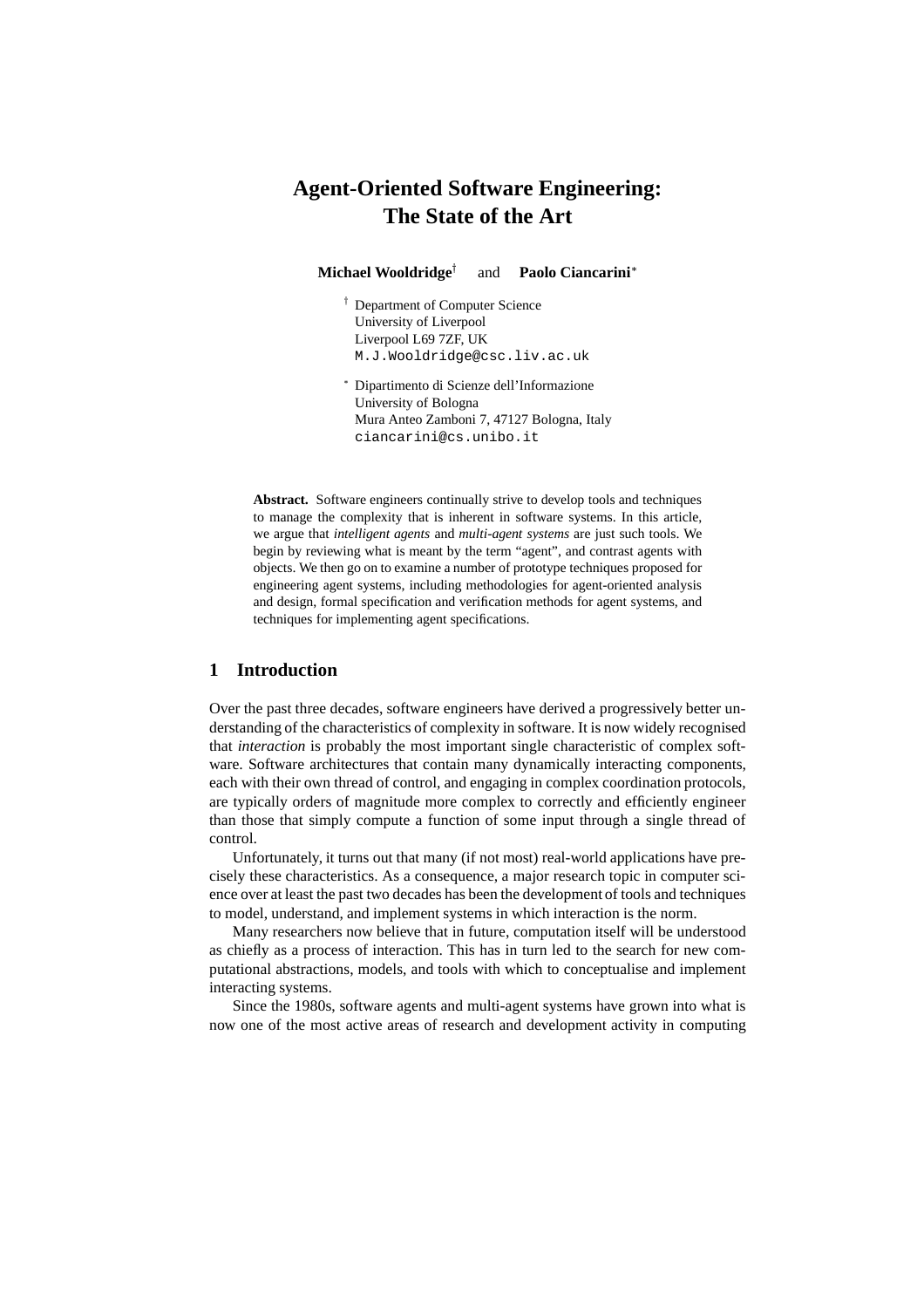generally. There are many reasons for the current intensity of interest, but certainly one of the most important is that the concept of an agent as an autonomous system, capable of interacting with other agents in order to satisfy its design objectives, is a natural one for software designers. Just as we can understand many systems as being composed of essentially passive objects, which have state, and upon which we can perform operations, so we can understand many others as being made up of interacting, semi-autonomous agents.

Our aim in this article is to survey the state of the art in agent-oriented software engineering. The article is structured as follows:

- **–** in the sub-sections that follows, we provide brief introductions to agents and multiagent systems, and comment on the relationship between agents and objects (in the sense of object-oriented programming);
- **–** in section 2, we survey some preliminary *methodologies* for engineering multiagent systems — these methodologies provide structured but non-mathematical approaches to the analysis and design of agent systems, and for the most part take inspiration either from object-oriented analysis and design methodologies or from knowledge-engineering approaches; and finally,
- **–** in section 3, we comment on the use of *formal* methods for engineering multi-agent systems.

We conclude the main text of the article with a brief discussion of open problems, challenges, and issues that must be addressed if agents are to achieve their potential as a software engineering paradigm. In an appendix, we provide pointers to further information about agents.

# **1.1 What are Agent-Based Systems?**

Before proceeding any further, it is important to gain an understanding of exactly what we mean by an agent-based system. By an *agent-based system*, we mean one in which the key abstraction used is that of an *agent*. Agent-based systems may contain a single agent, (as in the case of user interface agents or software secretaries [50]), but arguably the greatest potential lies in the application of *multi*-agent systems [5]. By an *agent*, we mean a system that enjoys the following properties [75, pp.116–118]:

- **–** *autonomy*: agents encapsulate some state (that is not accessible to other agents), and make decisions about what to do based on this state, without the direct intervention of humans or others;
- **–** *reactivity*: agents are *situated* in an environment,(which may be the physical world, a user via a graphical user interface, a collection of other agents, the INTERNET, or perhaps many of these combined), are able to *perceive* this environment (through the use of potentially imperfect sensors), and are able to respond in a timely fashion to changes that occur in it;
- **–** *pro-activeness*: agents do not simply act in response to their environment, they are able to exhibit goal-directed behaviour by *taking the initiative*;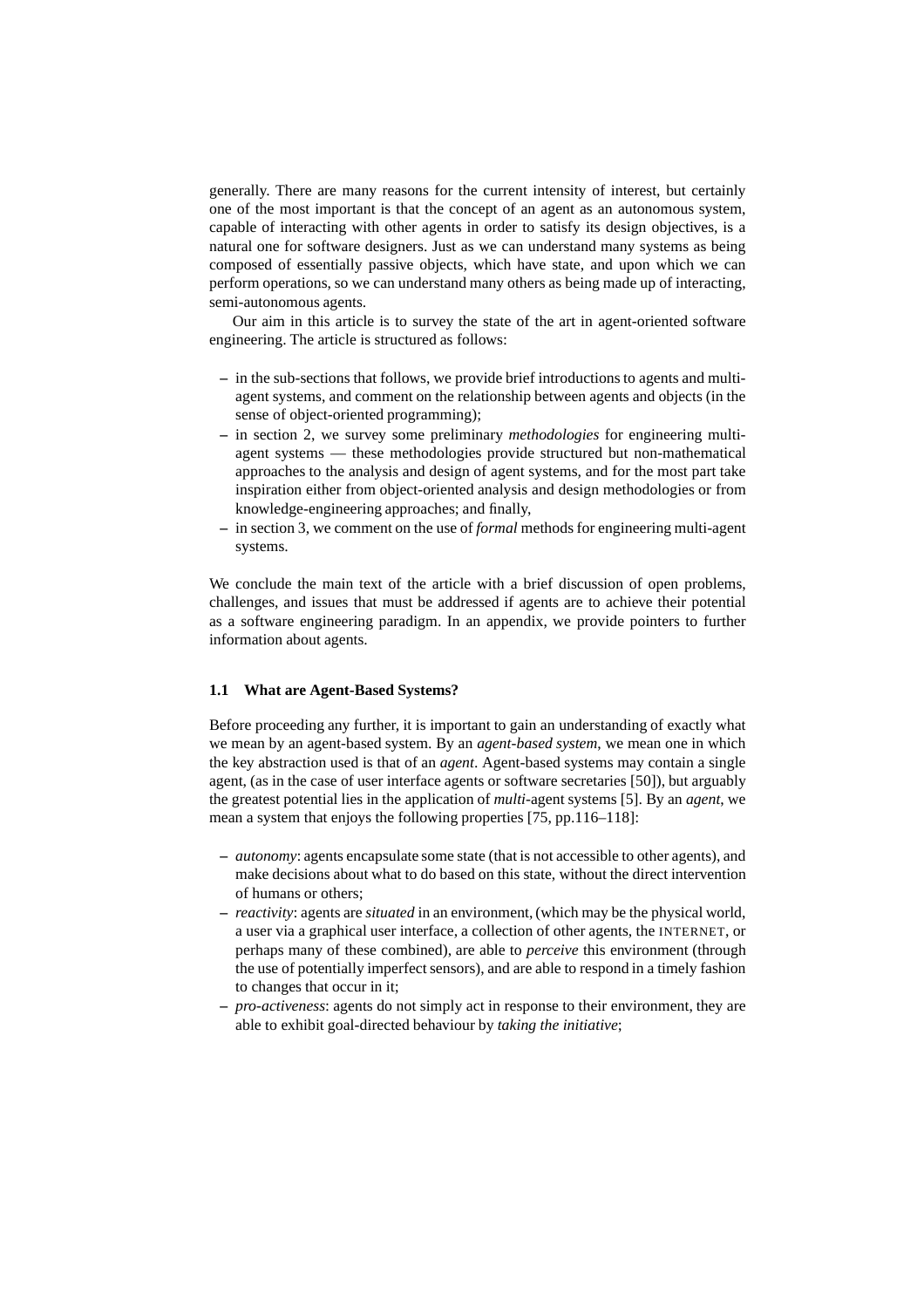**–** *social ability*: agents interact with other agents (and possibly humans) via some kind of *agent-communication language* [28], and typically have the ability to engage in social activities (such as cooperative problem solving or negotiation) in order to achieve their goals.

These properties are more demanding than they might at first appear. To see why, let us consider them in turn. First, consider *pro-activeness*: goal directed behavior. It is not hard to build a system that exhibits goal directed behavior — we do it every time we write a procedure in Pascal, a function in C, or a method in Java. When we write such a procedure, we describe it in terms of the *assumptions* on which it relies (formally, its *pre-condition*) and the *effect* it has if the assumptions are valid (its *post-condition*). The effects of the procedure are its *goal*: what the author of the software intends the procedure to achieve. If the pre-condition holds when the procedure is invoked, then we expect that the procedure will execute *correctly*: that it will terminate, and that upon termination, the post-condition will be true, i.e., the goal will be achieved. This is goal directed behavior: the procedure is simply a plan or recipe for achieving the goal. This programming model is fine for many environments. For example, its works well when we consider *functional systems* — those that simply take some input  $x$ , and produce as output some some function  $f(x)$  of this input. Compilers are a classic example of functional systems.

But for non-functional systems, this simple model of goal directed programming is not acceptable, as it makes an important limiting assumption. It assumes that the environment *does not change* while the procedure is executing. If the environment does change, and in particular, if the assumptions (pre-condition) underlying the procedure become false while the procedure is executing, then the behavior of the procedure may not be defined — often, it will simply crash. Similarly, it is assumed that the goal, that is, the reason for executing the procedure, remains valid at least until the procedure terminates. If the goal does *not* remain valid, then there is simply no reason to continue executing the procedure.

In many environments, neither of these assumptions are valid. In particular, in domains that are *too complex* for an agent to observe completely, that are *multi-agent* (i.e., they are populated with more than one agent that can change the environment), or where there is *uncertainty* in the environment, these assumptions are not reasonable. In such environments, blindly executing a procedure without regard to whether the assumptions underpinning the procedure are valid is a poor strategy. In such dynamic environments, an agent must be *reactive*, in just the way that we described above. That is, it must be responsive to events that occur in its environment, where these events affect either the agent's goals or the assumptions which underpin the procedures that the agent is executing in order to achieve its goals.

As we have seen, building purely goal directed systems is not hard. Similarly, building *purely reactive* systems — ones that *continually* respond to their environment — is also not difficult; we can implement them as lookup tables that simply match environmental stimuli to action responses. However, what turns out to be very hard is building a system that achieves an effective *balance* between goal-directed and reactive behavior. We want agents that will attempt to achieve their goals systematically, perhaps by making use of complex procedure-like recipes for action. But we don't want our agents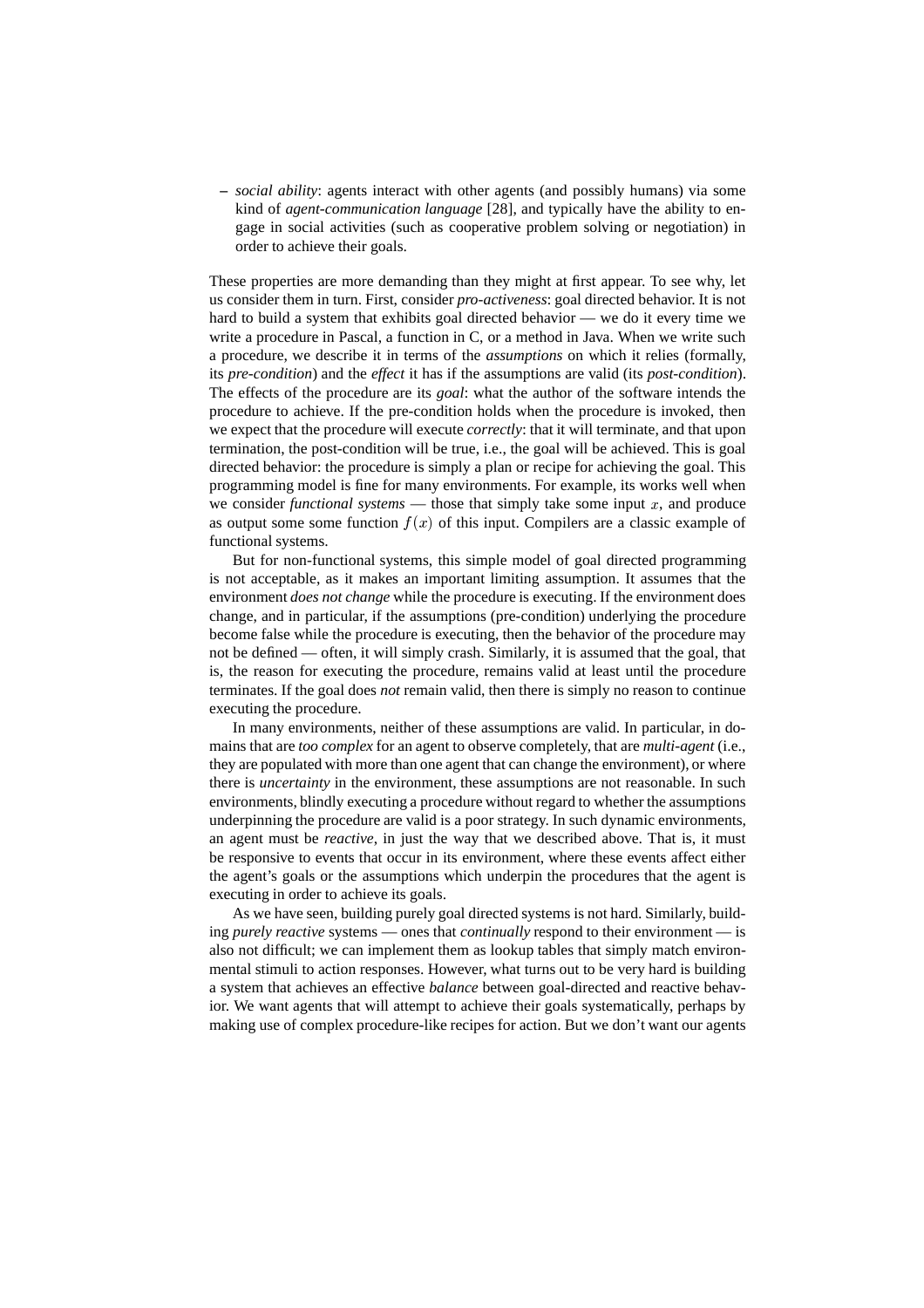to continue blindly executing these procedures in an attempt to achieve a goal either when it is clear that the procedure will not work, or when the goal is for some reason no longer valid. In such circumstances, we want our agent to be able to react to the new situation, in time for the reaction to be of some use. However, we do not want our agent to be *continually* reacting, and hence never focussing on a goal long enough to actually achieve it.

On reflection, it should come as little surprise that achieving a good balance between goal directed and reactive behavior is hard. After all, it is comparatively rare to find humans that do this very well. How many of us have had a manager who stayed blindly focussed on some project long after the relevance of the project was passed, or it was clear that the project plan was doomed to failure? Similarly, how many have encountered managers who seem unable to stay focussed at all, who flit from one project to another without ever managing to pursue a goal long enough to achieve *anything*? This problem — of effectively integrating goal-directed and reactive behavior — is one of the key problems facing the agent designer. As we shall see, a great many proposals have been made for how to build agents that can do this — but the problem is essentially still open.

Finally, let us say something about *social ability*, the final component of flexible autonomous action as defined here. In one sense, social ability is trivial: every day, millions of computers across the world routinely exchange information with both humans and other computers. But the ability to exchange bit streams is not really social ability. Consider that in the human world, comparatively few of our meaningful goals can be achieved without the *cooperation* of other people, who cannot be assumed to *share* our goals — in other words, they are themselves autonomous, with their own agenda to pursue. This type of social ability — involving the ability to dynamically negotiate and coordinate — is much more complex, and much less well understood, than simply the ability to exchange bitstreams.

An obvious question to ask is why agents and multi-agent systems are seen as an important new direction in software engineering. There are several reasons [40, pp.6– 10]:

#### **–** *Natural metaphor*.

Just as the many domains can be conceived of consisting of a number of interacting but essentially passive *objects*, so many others can be conceived as interacting, active, purposeful *agents*. For example, a scenario currently driving much R&D activity in the agents field is that of software agents that buy and sell goods via the Internet on behalf of some users. It is natural to view the software participants in such transactions as (semi-)autonomous agents.

**–** *Distribution of data or control*.

For many software systems, it is not possible to identify a single locus of control: instead, overall control of the systems is distributed across a number computing nodes, which are frequently geographically distributed. In order to make such systems work effectively, these nodes must be capable of autonomously interacting with each other — they must agents.

**–** *Legacy systems*.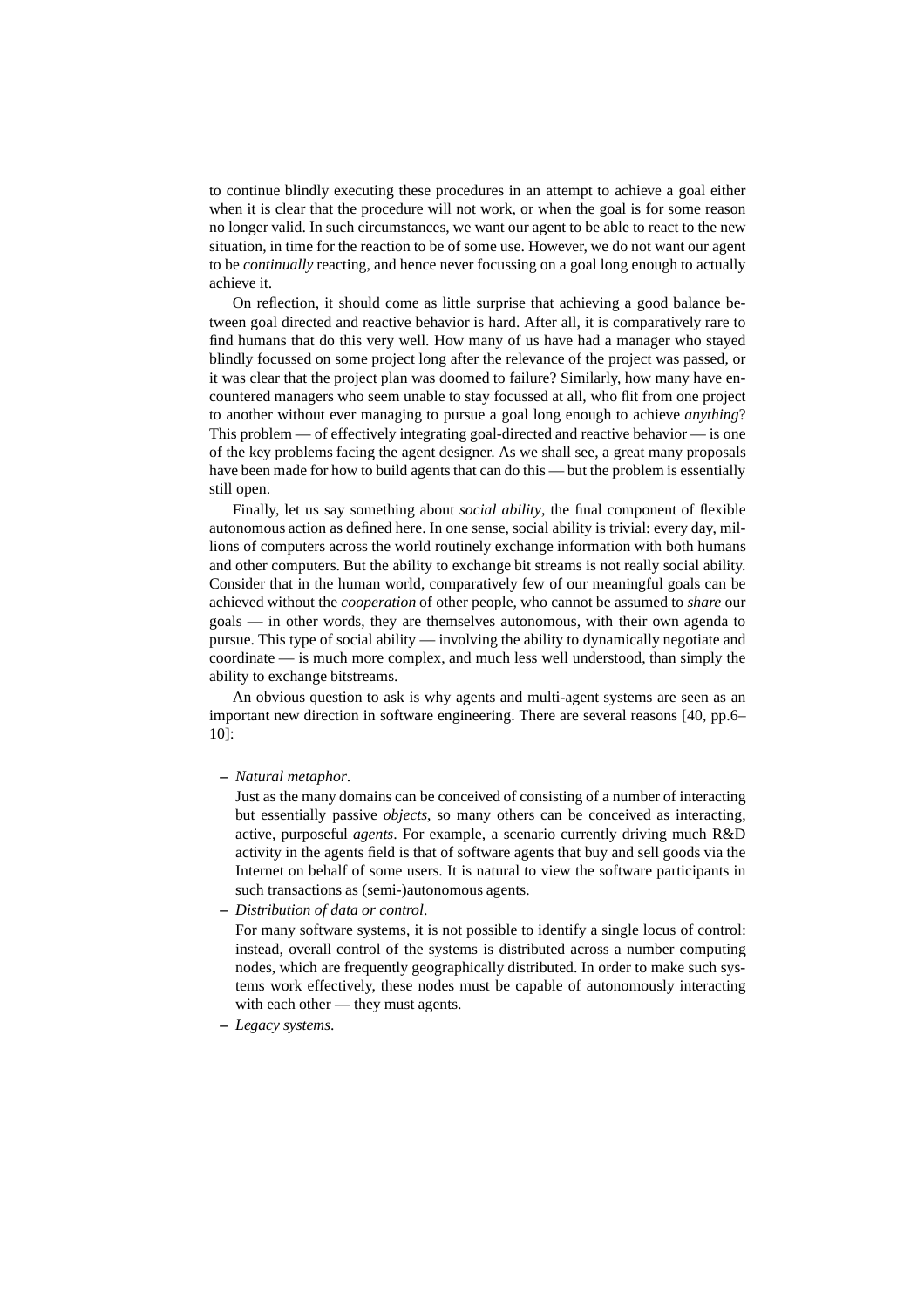A natural way of incorporating legacy systems into modern distributed information systems is to *agentify* them: to "wrap" them with an agent layer, that will enable them to interact with other agents.

**–** *Open systems*.

Many systems are *open* in the sense that it is impossible to know at design time exactly what components the system will be comprised of, and how these components will be used to interact with one-another. To operate effectively in such systems, the ability to engage in flexible autonomous decision-making is critical.

# **1.2 On the Relationship between Agents and Objects**

Programmers familiar with object-oriented approaches often fail to see anything novel or new in the idea of agents. When one stops to consider the relative properties of agents and objects, this is perhaps not surprising. Objects are defined as computational entities that *encapsulate* some state, are able to perform actions, or *methods* on this state, and communicate by message passing. There are clearly close links between agents and objects, which are made stronger by our tendency to anthropomorphisize objects. For example, the following is from a textbook on object-oriented programming:

There is a tendency [. . .] to think of objects as "actors" and endow them with human-like intentions and abilities. It's tempting to think about objects "deciding" what to do about a situation, [and] "asking" other objects for information. [...] Objects are not passive containers for state and behaviour, but are said to be the agents of a program's activity. [37, p.7]

While there are obvious similarities, there are also significant differences between agents and objects. The first is in the degree to which agents and objects are autonomous. Recall that the defining characteristic of object-oriented programming is the principle of encapsulation — the idea that objects can have control over their own internal state. In programming languages like Java, we can declare instance variables (and methods) to be private, meaning they are only accessible from within the object. (We can of course also declare them public, meaning that they can be accessed from anywhere, and indeed we must do this for methods so that they can be used by other objects. But the use of public instance variables is usually considered poor programming style.) In this way, an object can be thought of as exhibiting autonomy over its state: it has control over it. But an object does not exhibit control over it's *behavior*. That is, if an object has a public method  $m$ , then other objects can invoke  $m$  whenever they wish  $-\frac{1}{m}$ once an object has made a method public, then it subsequently has no control over whether or not that method is executed.

Of course, an object *must* make methods available to other objects, or else we would be unable to build a system out of them. This is not normally an issue, because if we build a system, then we design the objects that go in it, and they can thus be assumed to share a "common goal". But in many types of multi-agent system, (in particular, those that contain agents built by different organisations or individuals), no such common goal can be assumed. It cannot be for granted that an agent  $i$  will execute an action (method) *a* just because another agent *j* wants it to  $-a$  may not be in the best interests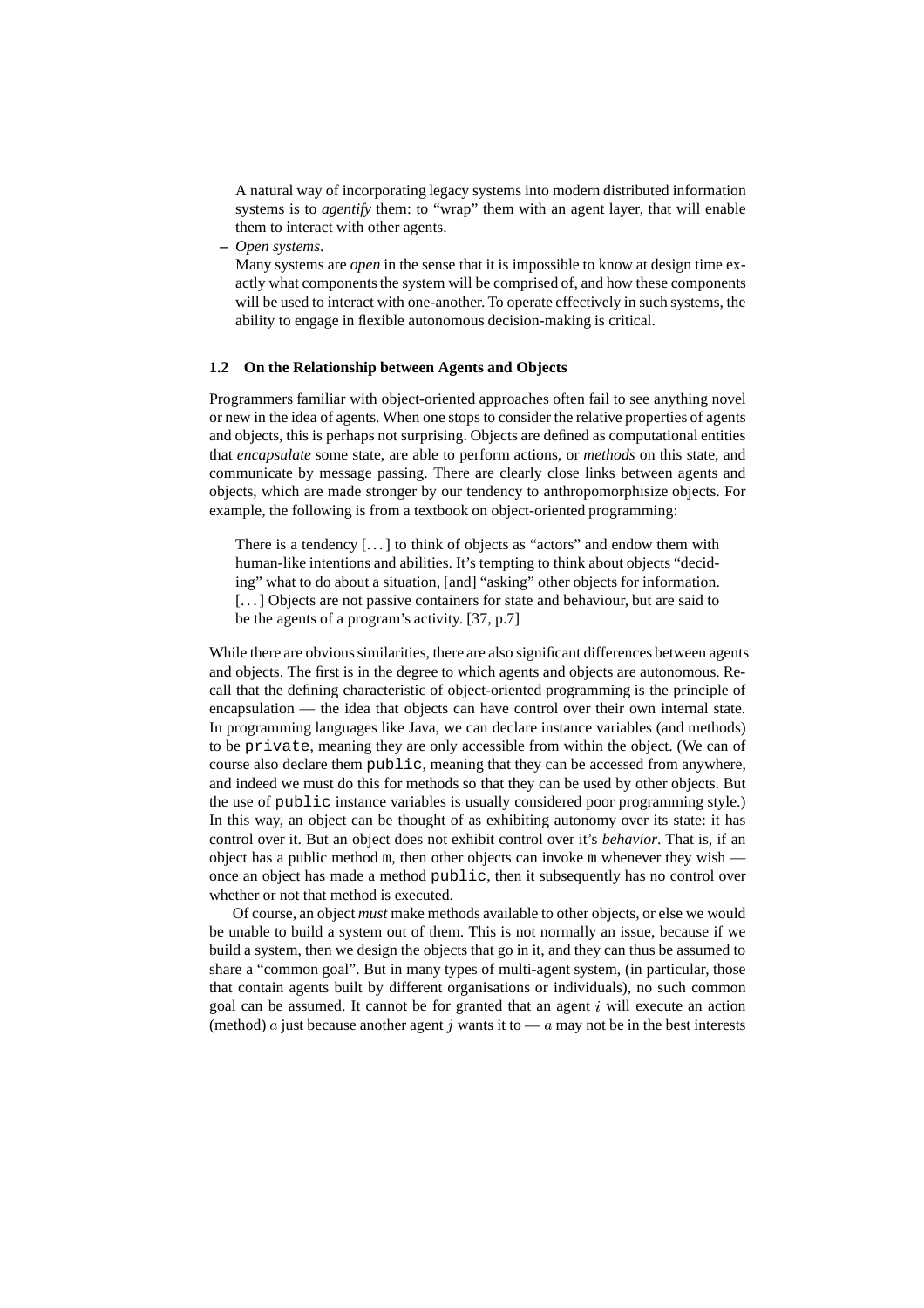of . We thus do not think of agents as invoking methods upon one-another, but rather as *requesting* actions to be performed. If  $j$  requests  $i$  to perform  $a$ , then  $i$  may perform the action or it may not. The locus of control with respect to the decision about whether to execute an action is thus different in agent and object systems. In the object-oriented case, the decision lies with the object that invokes the method. In the agent case, the decision lies with the agent that receives the request. This distinction between objects and agents has been nicely summarized in the following slogan: *Objects do it for free; agents do it because they want to*.

The second important distinction between object and agent systems is with respect to the notion of flexible (reactive, pro-active, social) autonomous behavior. The standard object model has nothing whatsoever to say about how to build systems that integrate these types of behavior. One could point out that we can build object-oriented programs that *do* integrate these types of behavior. And indeed we can, but this argument misses the point, which is that the standard object-oriented programming model has nothing to do with these types of behavior.

The third important distinction between the standard object model and our view of agent systems is that agents are each considered to have their own thread of control. Agents are assumed to be continually active, and typically are engaged in an infinite loop of observing their environment, updating their internal state, and selecting and executing an action to perform. In contrast, objects are assumed to be quiescent for most of the time, becoming active only when another object requires their services by dint of method invocation.

Of course, a lot of work has recently been devoted to *concurrency* in object-oriented programming. For example, the Java language provides built-in constructs for multithreaded programming. There are also many programming languages available (most of them admittedly prototypes) that were specifically designed to allow concurrent objectbased programming. But such languages do not capture the idea we have of agents as *autonomous* entities. Perhaps the closest that the object-oriented community comes is in the idea of *active objects*:

An active object is one that encompasses its own thread of control [. . .]. Active objects are generally autonomous, meaning that they can exhibit some behavior without being operated upon by another object. Passive objects, on the other hand, can only undergo a state change when explicitly acted upon. [6, p.91]

Thus active objects are essentially agents that do not necessarily have the ability to exhibit flexible autonomous behavior.

To summarize, the traditional view of an object and our view of an agent have at least three distinctions:

- **–** agents embody stronger notion of autonomy than objects, and in particular, they decide for themselves whether or not to perform an action on request from another agent;
- **–** agents are capable of flexible (reactive, pro-active, social) behavior, and the standard object model has nothing to say about such types of behavior;
- **–** a multi-agent system is inherently multi-threaded, in that each agent is assumed to have at least one thread of control.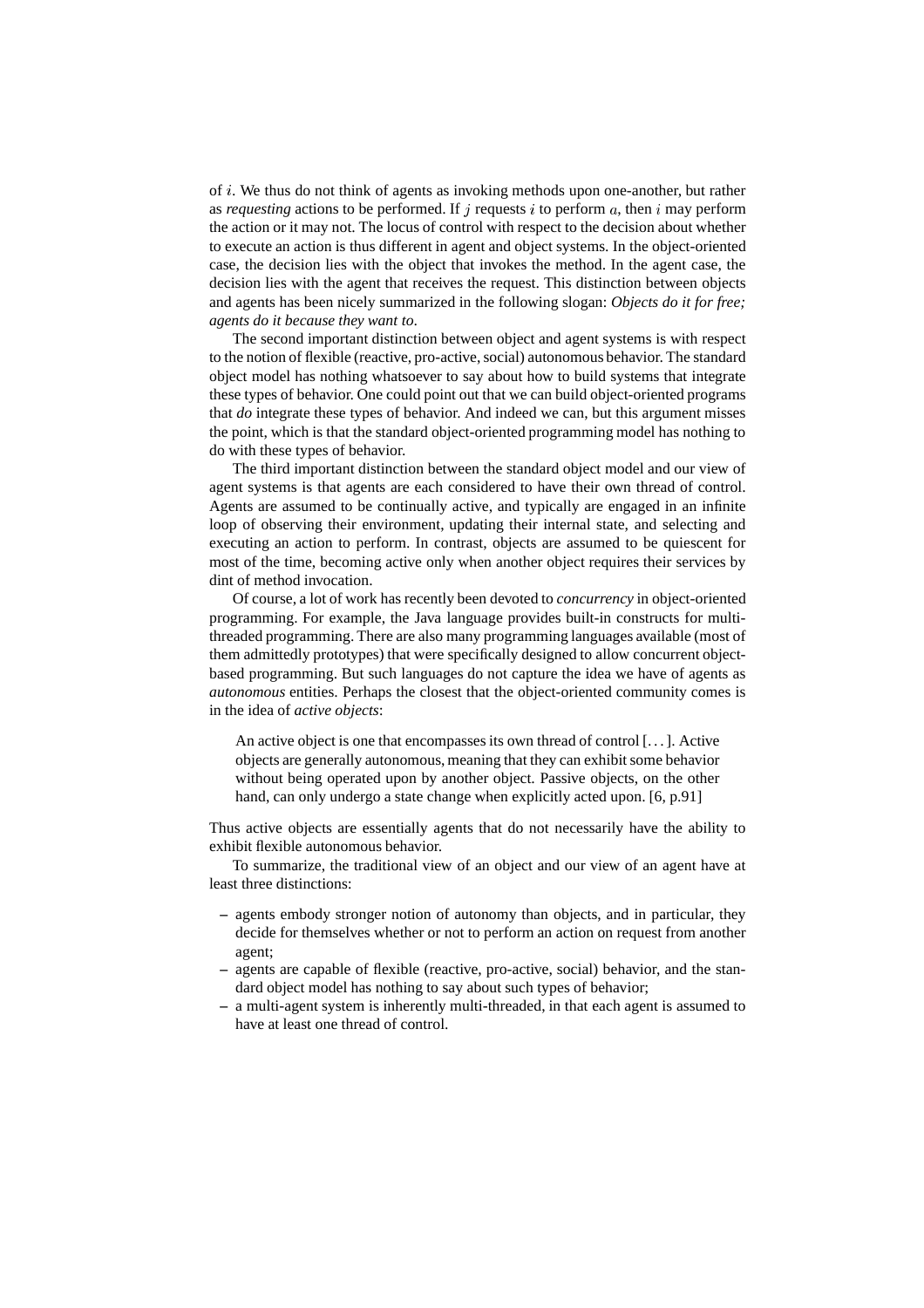# **2 Agent-Oriented Analysis and Design**

The first main strand of work we consider on approaches to developing agent systems involves principled but *informal* development methodologies for the analysis and design of agent-based system. These can be broadly divided into two groups:

- **–** those that take their inspiration from object-oriented development, and either extend existing OO methodologies or adapt OO methodologies to the purposes of AOSE [10, 45, 77, 54, 18, 3, 44, 56, 70];
- **–** those that adapt knowledge engineering or other techniques [8, 49, 36, 16].

In the remainder of this section, we review some representative samples of this work. As representatives of the first category, we survey the AAII methodology of Kinny et al [45], the Gaia methodology of Wooldridge et al [77], and summarise work on adapting UML [54, 18, 3]. As representatives of the second category, we survey the Cassiopeia methodology of Collinot et al [16], the DESIRE framework of Treur et al [8], and the use of Z for specifying agent systems [49].

**Kinny et al: The AAII Methodology** The Australian AI Institute (AAII) has been developing agent-based systems for a decade. The primary development environment in which this work has been carried out is the belief-desire-intention technology [74] of the Procedural Reasoning System (PRS) and its successor, the Distributed Multi-Agent Reasoning System (DMARS) [62]. The PRS, originally developed at Stanford Research Institute, was the first agent architecture to explicitly embody the belief-desire-intention paradigm, and has proved to be the most durable agent architecture developed to date. It has been applied in several of the most significant multi-agent applications so far built, including an air-traffic control system called OASIS that is currently undergoing field trials at Sydney airport, a simulation system for the Royal Australian Air Force called SWARMM, and a business process management system called SPOC (Single Point of Contact), that is currently being marketed by Agentis Solutions [29]. The AAII methodology for agent-oriented analysis and design was developed as a result of experience gained with these major applications. It draws primarily upon object-oriented methodologies, and enhances them with some agent-based concepts. The methodology itself is aimed at the construction of a set of models which, when fully elaborated, define an agent system specification.

The AAII methodology provides both *internal* and *external* models. The external model presents a system-level view: the main components visible in this model are agents themselves. The external model is thus primarily concerned with agents and the relationships between them. It is not concerned with the internals of agents: how they are constructed or what they do. In contrast, the internal model is entirely concerned with the internals of agents: their beliefs, desires, and intentions.

The external model is intended to define inheritance relationships between agent classes, and to identify the instances of these classes that will appear at run-time. It is itself composed of two further models: the *agent model* and the *interaction model*. The agent model is then further divided into an *agent class model* and an *agent instance model*. These two models define the agents and agent classes that can appear,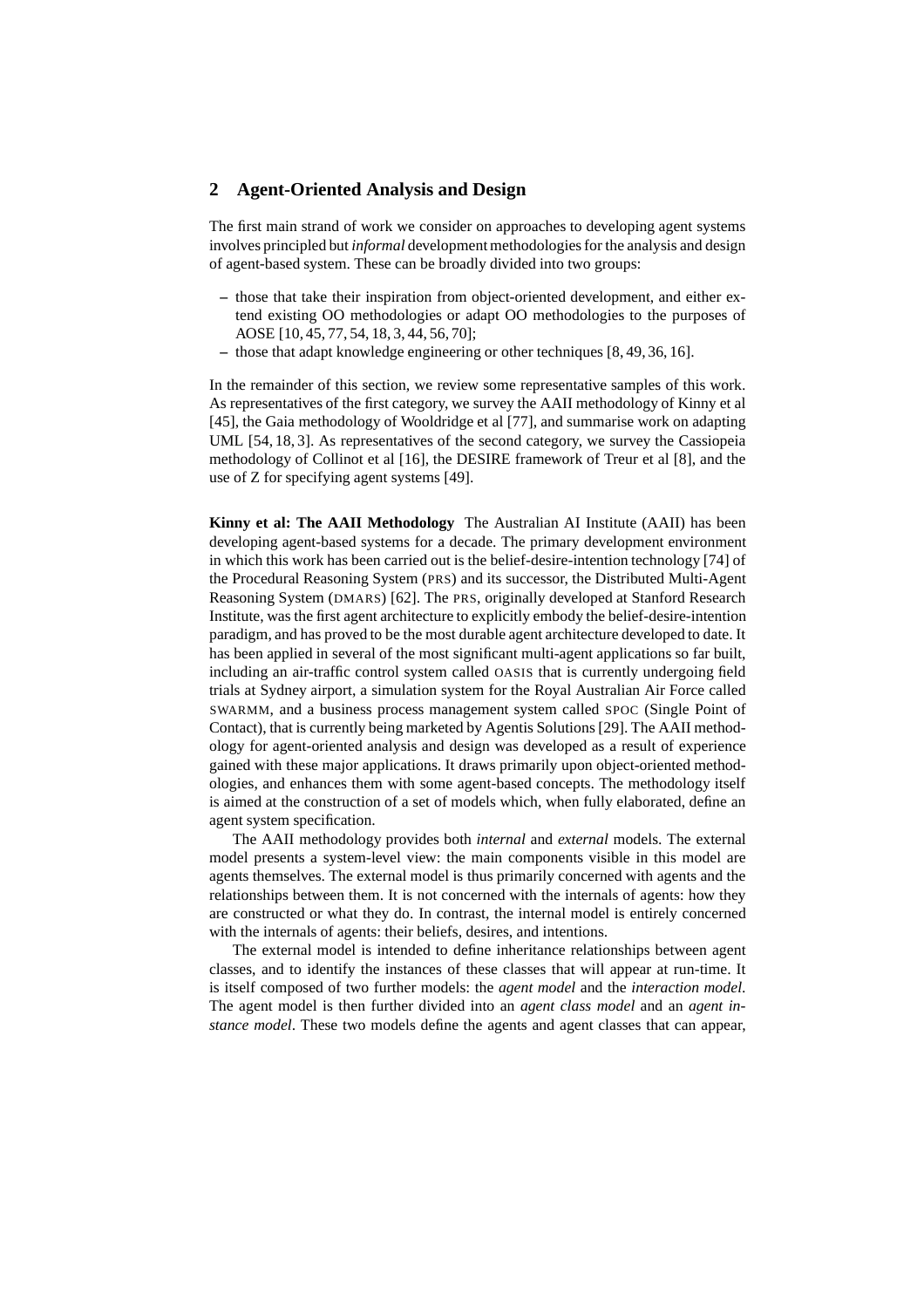and relate these classes to one-another via inheritance, aggregation, and instantiation relations. Each agent class is assumed to have at least three attributes, for beliefs, desires, and intentions. The analyst is able to define how these attributes are overridden during inheritance. For example, it is assumed that by default, inherited intentions have less priority than those in sub-classes. The analyst may tailor these properties as desired.

Details of the internal model are not given, but it seems clear that developing an internal model corresponds fairly closely to implementing a PRS agent, i.e., designing the agent's belief, desire, and intention structures.

The AAII methodology is aimed at elaborating the models described above. It may be summarised as follows:

- 1. Identify the relevant *roles* in the application domain, and on the basis of these, develop an *agent class hierarchy*. An example role might be weather monitor, whereby agent  $i$  is required to make agent  $j$  aware of the prevailing weather conditions every hour.
- 2. Identify the responsibilities associated with each role, the services required by and provided by the role, and then determine the *goals* associated with each service. With respect to the above example, the goals would be to find out the current weather, and to make agent  $j$  aware of this information.
- 3. For each goal, determine the plans that may be used to achieve it, and the context conditions under which each plan is appropriate. With respect to the above example, a plan for the goal of making agent  $j$  aware of the weather conditions might involve sending a message to  $j$ .
- 4. Determine the belief structure of the system the information requirements for each plan and goal. With respect to the above example, we might propose a unary predicate  $windspeed(x)$  to represent the fact that the current wind speed is x. A plan to determine the current weather conditions would need to be able to represent this information.

Note that the analysis process will be iterative, as in more traditional methodologies. The outcome will be a model that closely corresponds to the PRS agent architecture. As a result, the move from end-design to implementation using PRS is relatively simple.

**Wooldridge et al: Gaia** The Gaia<sup>1</sup> methodology is intended to allow an analyst to go systematically from a statement of requirements to a design that is sufficiently detailed that it can be implemented directly. Note that we view the requirements capture phase as being independent of the paradigm used for analysis and design. In applying Gaia, the analyst moves from abstract to increasingly concrete concepts. Each successive move introduces greater implementation bias, and shrinks the space of possible systems that could be implemented to satisfy the original requirements statement. (See [42, pp.216- 222] for a discussion of implementation bias.) Analysis and design can be thought of as a process of developing increasingly detailed *models* of the system to be constructed.

 $1$  The name comes from the Gaia hypothesis put forward by James Lovelock, to the effect that all the organisms in the earth's biosphere can be viewed as acting together to regulate the earth's environment.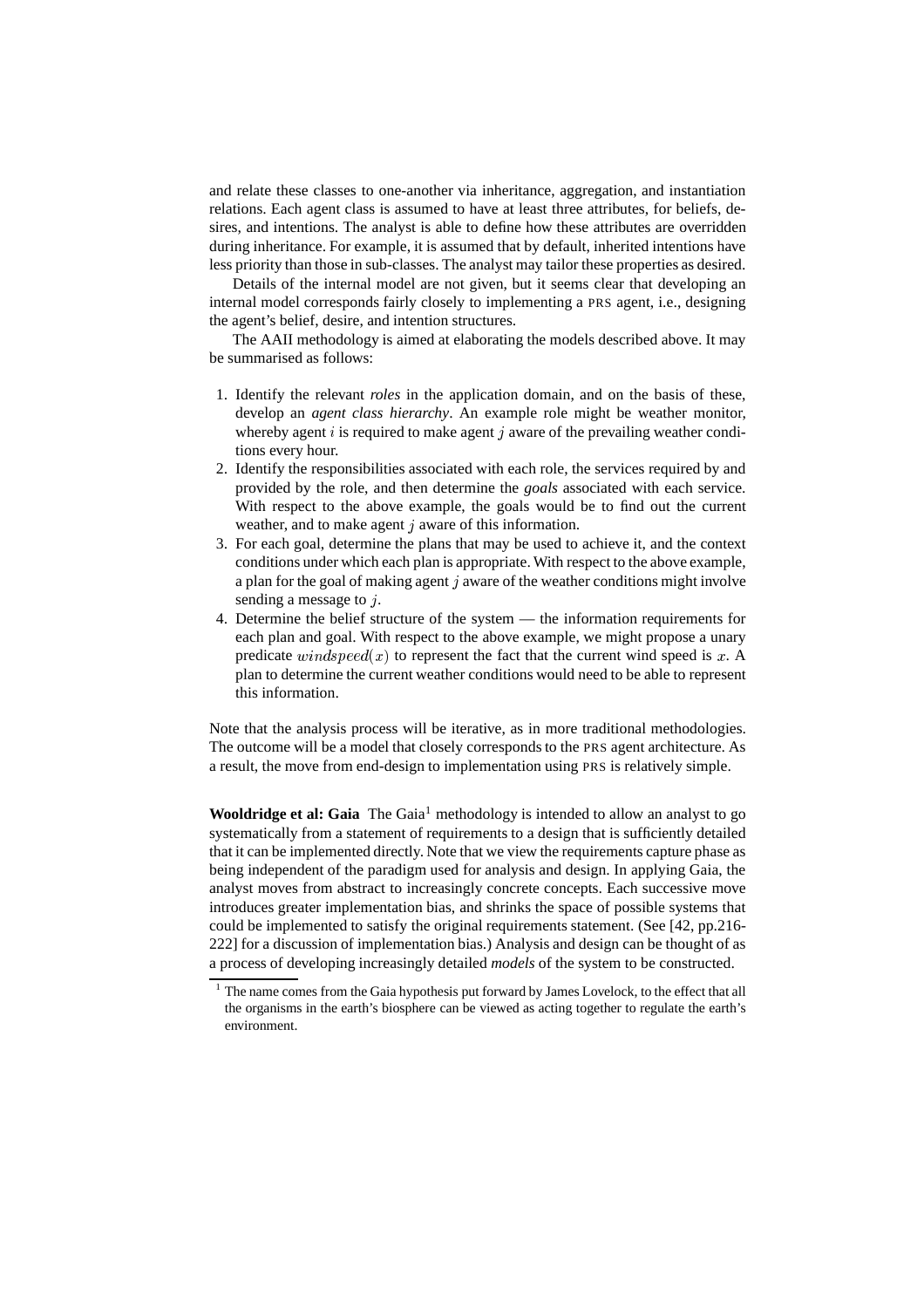| <b>Abstract Concepts</b> | <b>Concrete Concepts</b> |
|--------------------------|--------------------------|
| Roles                    | <b>Agent Types</b>       |
| Permissions              | Services                 |
| Responsibilities         | Acquaintances            |
| Protocols                |                          |
| <b>Activities</b>        |                          |
| Liveness properties      |                          |
| Safety properties        |                          |

**Table 1.** Abstract and concrete concepts in Gaia

Gaia borrows some terminology and notation from object-oriented analysis and design, (specifically, FUSION [15]). However, it is not simply a naive attempt to apply such methods to agent-oriented development. Rather, it provides an agent-specific set of concepts through which a software engineer can understand and model a complex system. In particular, Gaia encourages a developer to think of building agent-based systems as a process of *organisational design*.

The main Gaian concepts can be divided into two categories: *abstract* and *concrete*; abstract and concrete concepts are summarised in Table 1. Abstract entities are those used during analysis to conceptualise the system, but which do not necessarily have any *direct* realisation within the system. Concrete entities, in contrast, are used within the design process, and will typically have direct counterparts in the run-time system.

The objective of the analysis stage is to develop an understanding of the system and its structure (without reference to any implementation detail). In the Gaia case, this understanding is captured in the system's *organisation*. An organisation is viewed as a collection of roles, that stand in certain relationships to one another, and that take part in systematic, institutionalised patterns of interactions with other roles.

The idea of a system as a society is useful when thinking about the next level in the concept hierarchy: *roles*. It may seem strange to think of a computer system as being defined by a set of roles, but the idea is quite natural when adopting an organisational view of the world. Consider a human organisation such as a typical company. The company has roles such as "president", "vice president", and so on. Note that in a concrete *realisation* of a company, these roles will be *instantiated* with actual individuals: there will be an individual who takes on the role of president, an individual who takes on the role of vice president, and so on. However, the instantiation is not necessarily static. Throughout the company's lifetime, many individuals may take on the role of company president, for example. Also, there is not necessarily a one-to-one mapping between roles and individuals. It is not unusual (particularly in small or informally defined organisations) for one individual to take on many roles. For example, a single individual might take on the role of "tea maker", "mail fetcher", and so on. Conversely, there may be many individuals that take on a single role, e.g., "salesman".

A role is defined by four attributes: *responsibilities*, *permissions*, *activities*, and *protocols*. *Responsibilities* determine functionality and, as such, are perhaps the key attribute associated with a role. An example responsibility associated with the role of company president might be calling the shareholders meeting every year. Responsibili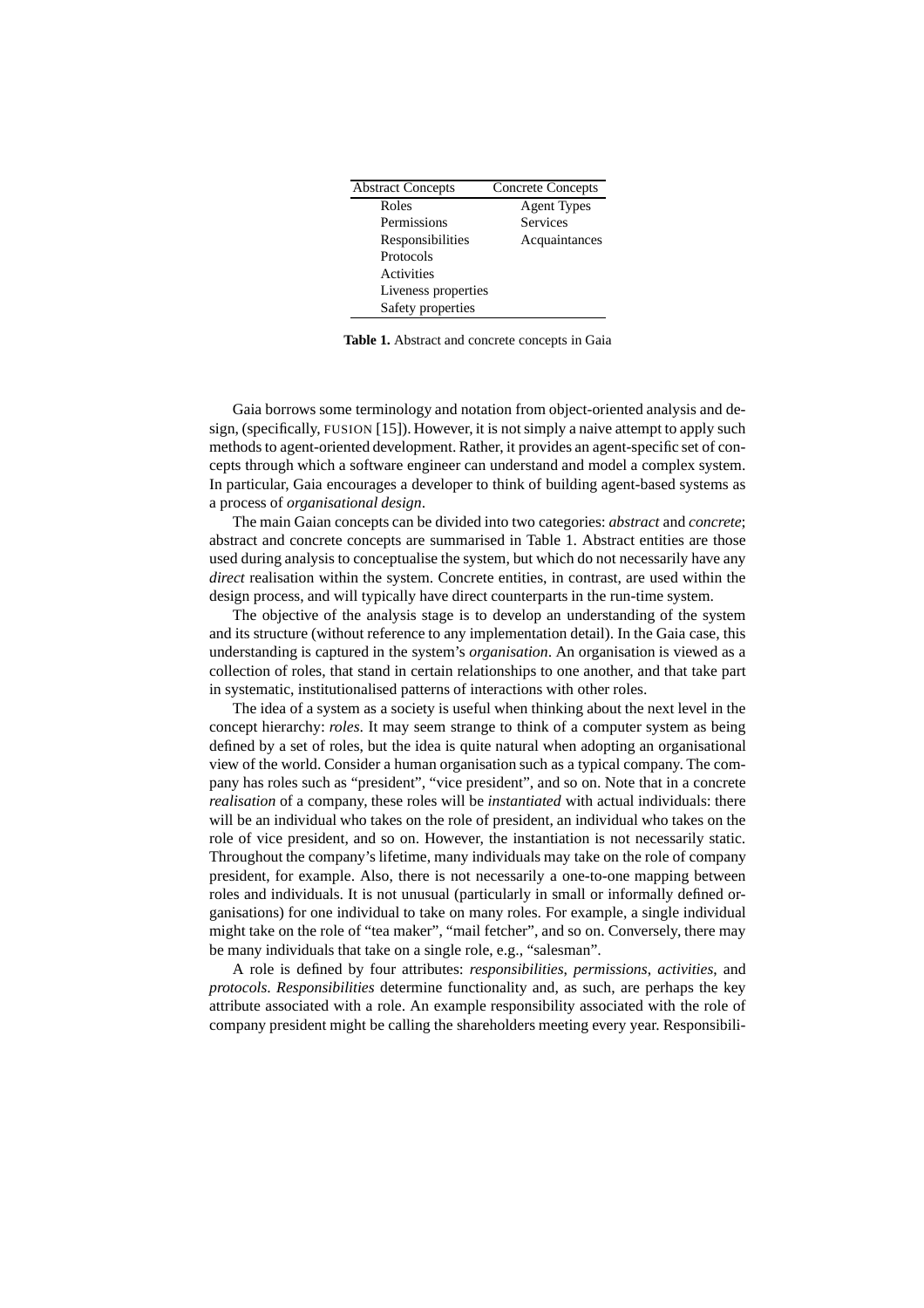ties are divided into two types: *liveness properties* and *safety properties* [57]. Liveness properties intuitively state that "something good happens". They describe those states of affairs that an agent must bring about, given certain environmental conditions. In contrast, safety properties are *invariants*. Intuitively, a safety property states that "nothing bad happens" (i.e., that an acceptable state of affairs is maintained across all states of execution). An example might be "ensure the reactor temperature always remains in the range 0-100".

In order to realise responsibilities, a role has a set of *permissions*. Permissions are the "rights" associated with a role. The permissions of a role thus identify the resources that are available to that role in order to realise its responsibilities. Permissions tend to be *information resources*. For example, a role might have associated with it the ability to read a particular item of information, or to modify another piece of information. A role can also have the ability to *generate* information.

The *activities* of a role are computations associated with the role that may be carried out by the agent without interacting with other agents. Activities are thus "private" actions, in the sense of [65].

Finally, a role is also identified with a number of *protocols*, which define the way that it can interact with other roles. For example, a "seller" role might have the protocols "Dutch auction" and "English auction" associated with it; the Contract Net Protocol is associated with the roles "manager" and "contractor" [66].

**Odell et al: Agent UML** Over the past two decades, many different notations and associated methodologies have been developed within the object-oriented development community (see, e.g., [6, 64, 15]). Despite many similarities between these notations and methods, there were nevertheless many fundamental inconsistencies and differences. The Unified Modelling Language — UML — is an attempt by three of the main figures behind object-oriented analysis and design (Grady Booch, James Rumbaugh, and Ivar Jacobson) to develop a single notation for modelling object-oriented systems [7]. It is important to note that UML is *not* a methodology; it is, as its name suggests, a language for documenting models of systems; associated with UML is a methodology known as the Rational Unified Process [7, pp.449–456].

The fact that UML is a de facto standard for object-oriented modelling promoted its rapid takeup. When looking for agent-oriented modelling languages and tools, many researchers felt that UML was the obvious place to start [54, 18, 3]. The result has been a number of attempts to adapt the UML notation for modelling agent systems. Odell and colleagues have discussed several ways in which the UML notation might usefully be extended to enable the modelling of agent systems [54, 3]. The proposed modifications include:

- **–** support for expressing concurrent threads of interaction (e.g., broadcast messages), thus enabling UML to model such well-known agent protocols as the Contract Net [66];
- **–** a notion of "role" that extends that provided in UML, and in particular, allows the modelling of an agent playing many roles.

Both the Object Management Group (OMG) [55], and the Foundation for Intelligent Physical Agents (FIPA) [27] are currently supporting the development of UML-based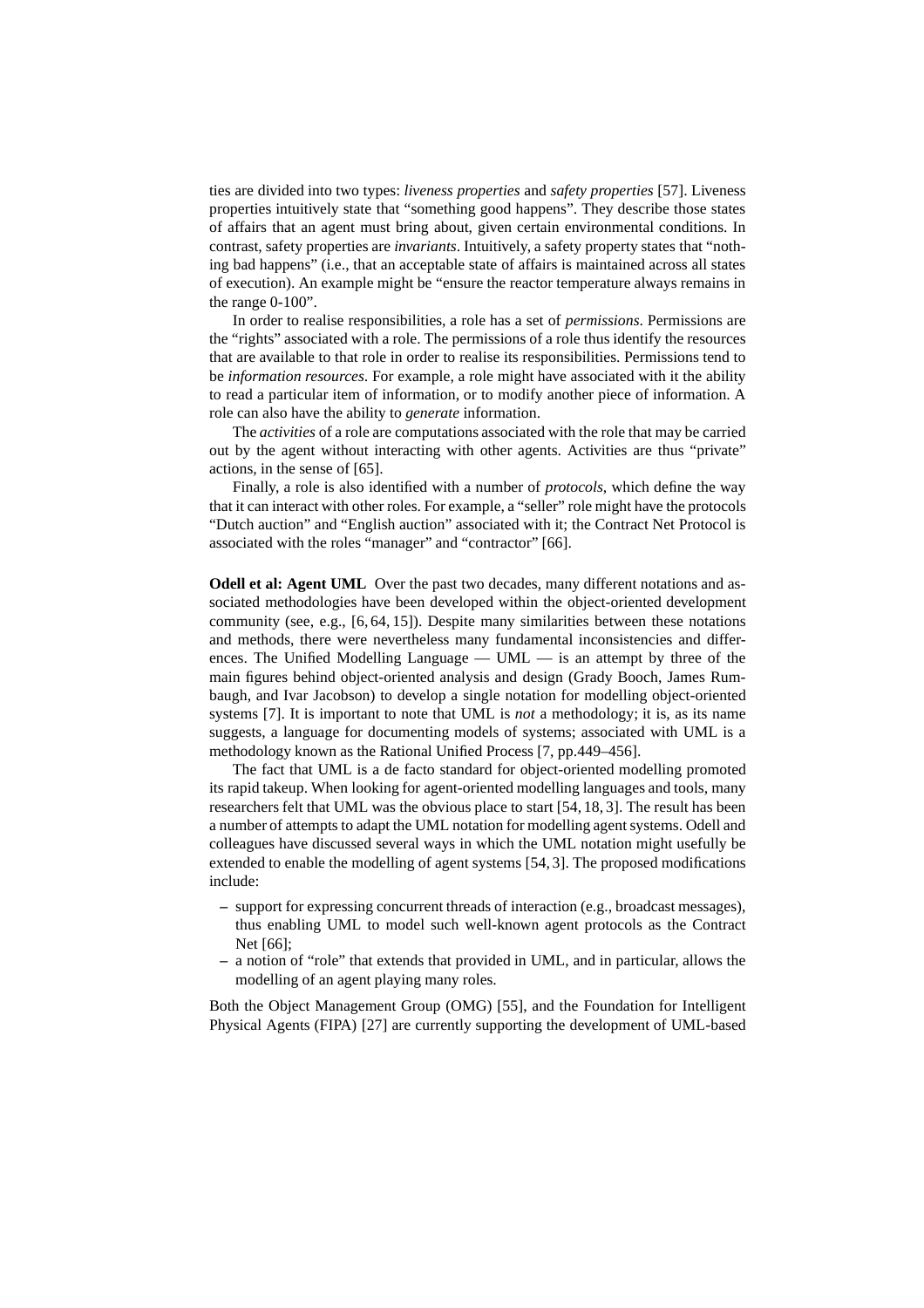notations for modelling agent systems, and there is therefore likely to be considerable work in this area.

**Treur et al: DESIRE** In an extensive series of papers (see, e.g., [8, 19]), Treur and colleagues have described the DESIRE framework. DESIRE is a framework for the design and formal specification of compositional systems. As well as providing a graphical notation for specifying such compositional systems, DESIRE has associated with it a graphical editor and other tools to support the development of agent systems.

**Collinot et al: Cassiopeia** In contrast to Gaia and the AAII methodology, the Cassiopeia method proposed by Collinot et al is essentially *bottom up* in nature [16]. Essentially, with the Cassiopeia method, one starts from the *behaviours* required to carry out some task; this is rather similar to the behavioural view of agents put forward by Brooks and colleagues [9]. Essentially, the methodology proposes three steps:

- 1. identify the *elementary behaviours* that are implied by the overall system task;
- 2. identify the *relationships* between elementary behaviours;
- 3. identify the *organisational behaviours* of the system, for example, the way in which agents form themselves into groups.

Collinot et al illustrate the methodology by way of the design of a RoboCup soccer team (see [38]).

**Luck and d'Inverno: Agents in Z** Luck and d'Inverno have developed an agent specification framework in the Z language [68], although the types of agents considered in this framework are somewhat different from those discussed above [48, 49]. They define a four-tiered hierarchy of the entities that can exist in an agent-based system. They start with *entities*, which are inanimate objects — they have attributes (colour, weight, position), but nothing else. They then define *objects* to be entities that have capabilities (e.g., tables are entities that are capable of supporting things). *Agents* are then defined to be objects that have goals, and are thus in some sense active; finally, *autonomous agents* are defined to be agents with motivations. The idea is that a chair could be viewed as taking on my goal of supporting me when I am using it, and can hence be viewed as an agent for me. But we would not view a chair as an *autonomous* agent, since it has no motivations (and cannot easily be attributed them). Starting from this basic framework, Luck and d'Inverno go on to examine the various relationships that might exist between agents of different types. In [49], they examine how an agent-based system specified in their framework might be implemented. They found that there was a natural relationship between their hierarchical agent specification framework and object-oriented systems:

The formal definitions of agents and autonomous agents rely on inheriting the properties of lower-level components. In the Z notation, this is achieved through schema inclusion [...]. This is easily modelled in  $C++$  by deriving one class from another. [. . .] Thus we move from a principled but abstract theoretical framework through a more detailed, yet still formal, model of the system, down to an object-oriented implementation, preserving the hierarchical structure at each stage. [49]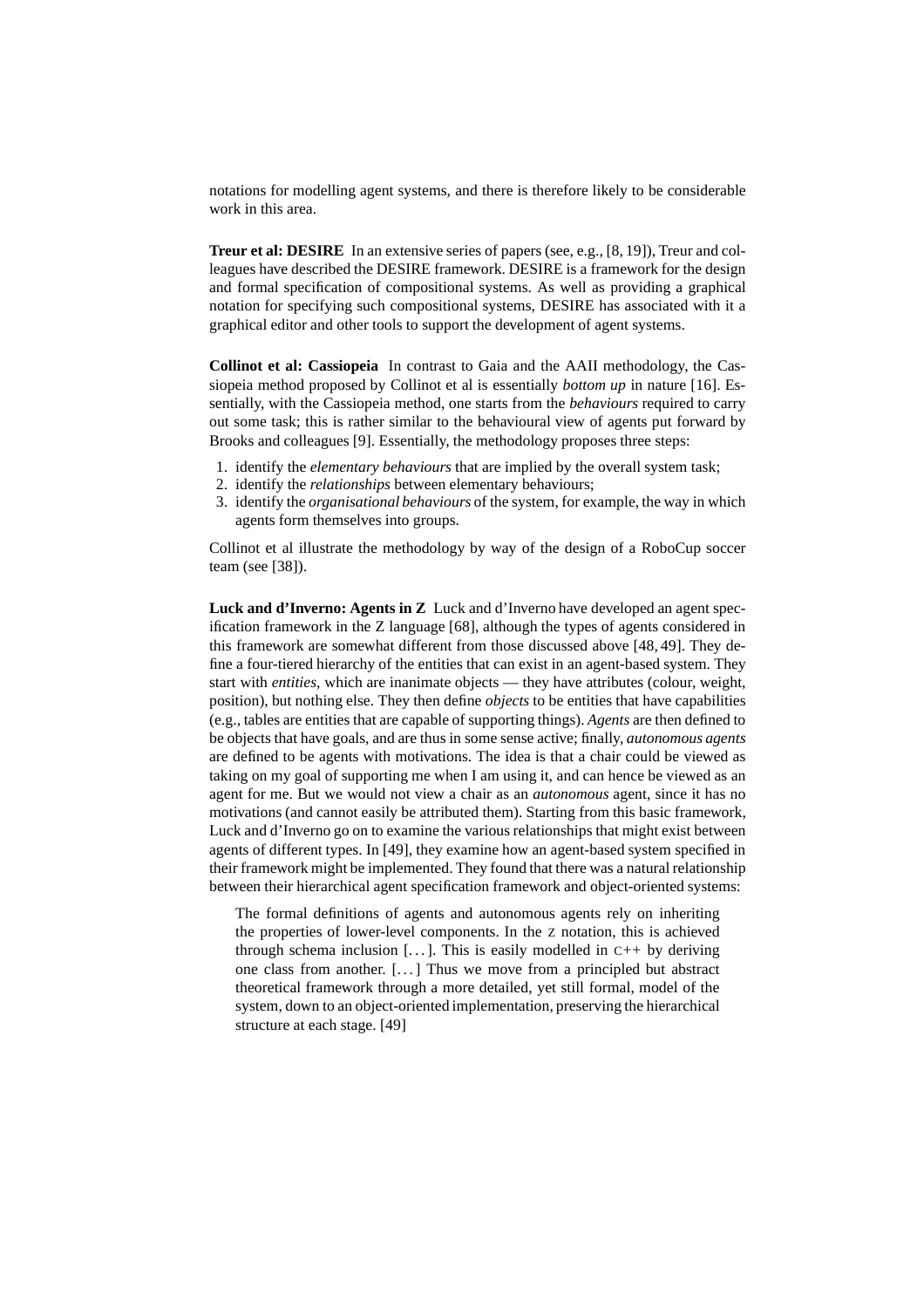The Luck-d'Inverno formalism is attractive, particularly in the way that it captures the relationships that can exist between agents. The emphasis is placed on the notion of agents acting for another, rather than on agents as rational systems, as we discussed above. The types of agents that the approach allows us to develop are thus inherently different from the "rational" agents discussed above. So, for example, the approach does not help us to construct agents that can interleave pro-active and reactive behaviour. This is largely a result of the chosen specification language: Z. This language is inherently geared towards the specification of operation-based, functional systems. The basic language has no mechanisms that allow us to easily specify the ongoing behaviour of an agent-based system<sup>2</sup>.

### **2.1 Discussion**

The predominant approach to developing methodologies for multi-agent systems is to adapt those developed for object-oriented analysis and design: hence the AAII methodology takes inspiration from Rumbaugh's work, Gaia takes inspiration from FUSION, and so on. There are obvious advantages to such an approach, the most obvious being that the concepts, notations, and methods associated with object-oriented analysis and design (and UML in particular) are increasingly familiar to a mass audience of software engineers. However, there are several disadvantages. First, the kinds of *decomposition* that object-oriented methods encourage is at odds with the kind of decomposition that *agent oriented* design encourages. Put crudely, agents are more coarse-grained computational objects than are agents; they are typically assumed to have the computational resources of a UNIX process, or at least a Java thread. Agent systems implemented using object-oriented programming languages will typically contain many objects (perhaps millions), but will contain far fewer agents. A good agent oriented design methodology would encourage developers to achieve the correct decomposition of entities into either agents or objects.

Note that an alternative would be to model every entity in a system as an agent. However, while this may be in some sense conceptually clean, does not lead to efficient systems (see the discussion in [76]). The situation reflects the treatment of integer data types in object-oriented programming languages; in "pure" OO languages, all data types, including integers, are objects. However, viewing such primitive data types as objects, while ensuring a consistent treatment of data, is not terribly efficient, and for this reason, more pragmatic OO languages (such as Java) do not treat integers, booleans, and the like as objects.

Another problem is that object-oriented methodologies simply do not allow us to capture many aspects of agent systems; for example, it is hard to capture in object models such notions as an agent pro-actively generating actions or dynamically reacting to changes in their environment, still less how to effectively cooperate and negotiate with other self-interested agents. The extensions to UML proposed by Odell et al [54, 18, 3] address some, but by no means all of these deficiencies. At the heart of the problem is the problem of the relationship between agents and objects, which has not yet been satisfactorily resolved.

<sup>&</sup>lt;sup>2</sup> There are of course extensions to Z designed for this purpose.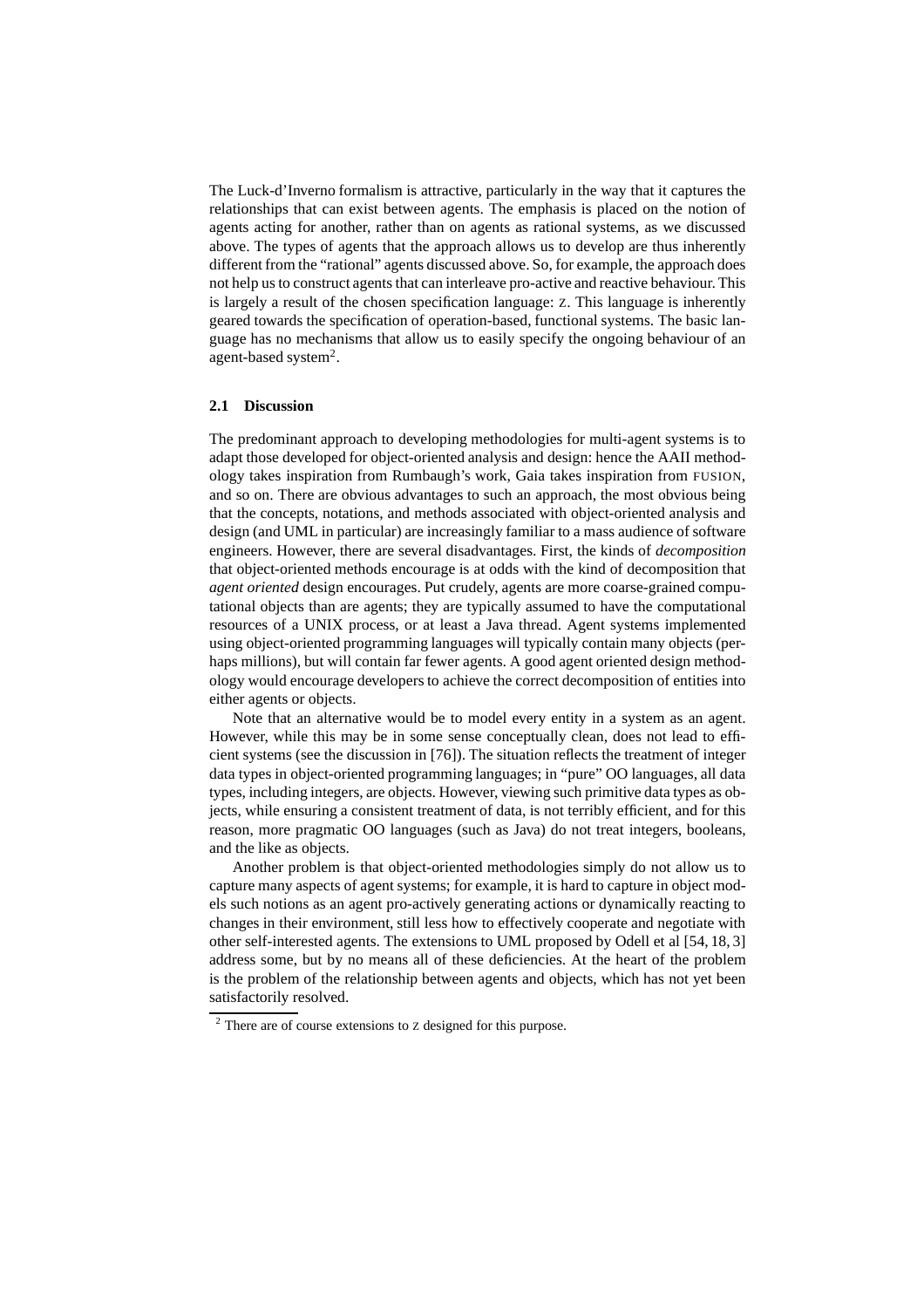Note that a valuable survey of methodologies for agent-oriented software engineering can be found in [35].

# **3 Formal Methods for AOSE**

One of the most active areas of work in agent-oriented software engineering has been on the use of *formal methods* (see, e.g., [75] for a survey). Broadly speaking, formal methods play three roles in software engineering:

- **–** in the *specification* of systems;
- **–** for *directly programming* systems; and
- **–** in the *verification* of systems.

In the subsections that follow, we consider each of these roles in turn. Note that these subsections pre-suppose some familiarity with formal methods, and logic in particular.

#### **3.1 Formal Methods in Specification**

In this section, we consider the problem of *specifying* an agent system. What are the requirements for an agent specification framework? What sort of properties must it be capable of representing? Taking the view of agents as practical reasoning systems that we discussed above, the predominant approach to specifying agents has involved treating them as *intentional systems* that may be understood by attributing to them *mental states* such as beliefs, desires, and intentions [17, 75, 74]. Following this idea, a number of approaches for formally specifying agents have been developed, which are capable of representing the following aspects of an agent-based system:

- **–** the *beliefs* that agents have the information they have about their environment, which may be incomplete or incorrect;
- **–** the *goals* that agents will try to achieve;
- **–** the *actions* that agents perform and the effects of these actions;
- **–** the *ongoing interaction* that agents have how agents interact with each other and their environment over time.

We refer to a theory which explains how these aspects of agency interact to generate the behaviour of an agent as an *agent theory*. The most successful approach to (formal) agent theory appears to be the use of a *temporal modal logic* (space restrictions prevent a detailed technical discussion on such logics — see, e.g., [75] for extensive references). Two of the best known such logical frameworks are the Cohen-Levesque theory of intention [14], and the Rao-Georgeff belief-desire-intention model [60, 74]. The Cohen-Levesque model takes as primitive just two attitudes: beliefs and goals. Other attitudes (in particular, the notion of *intention*) are built up from these. In contrast, Rao-Georgeff take intentions as primitives, in addition to beliefs and goals. The key technical problem faced by agent theorists is developing a formal model that gives a good account of the interrelationships between the various attitudes that together comprise an agents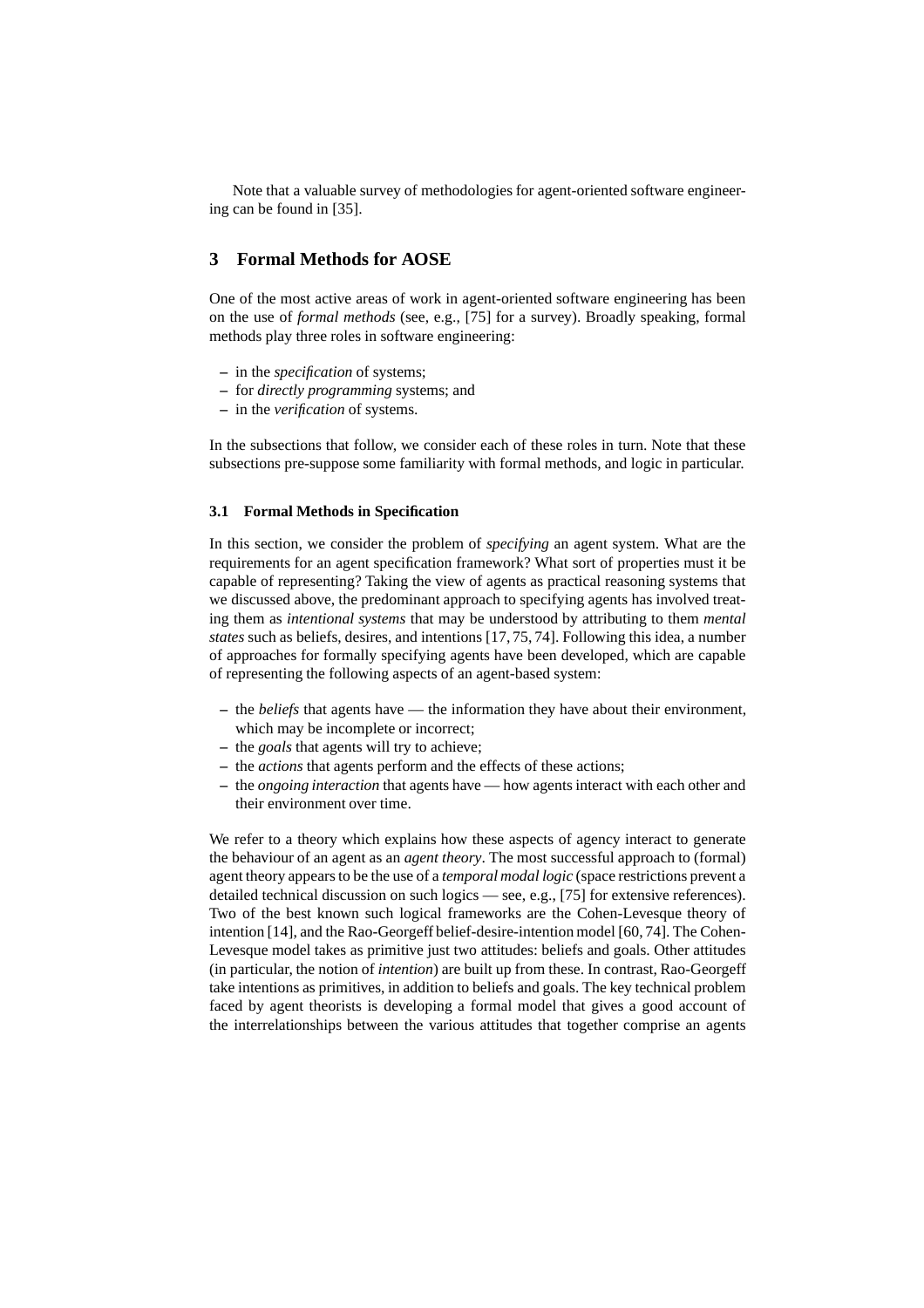internal state [75]. Comparatively few serious attempts have been made to specify real agent systems using such logics — see, e.g., [26] for one such attempt.

A specification expressed in such a logic would be a formula  $\varphi$ . The idea is that such a specification would express the desirable behavior of a system. To see how this might work, consider the following, intended to form part of a specification of a process control system.

> if  $i$  believes valve 32 is open then i should intend that  $j$  should believe valve 32 is open

Expressed in the BDI logic developed in [74], this statement becomes the formula:

 $\left( \mathsf{Bel}~ i~Open(value32) \right) \Rightarrow \left( \mathsf{Int}~ i~(\mathsf{Bel}~ j~Open(value32)) \right)$ 

It should be intuitively clear how a system specification might be constructed using such formulae, to define the intended behavior of a system.

One of the main desirable features of a software specification language is that it should not dictate *how* a specification will be satisfied by an implementation. The specification above has exactly this property: it does not dictate how agent  $i$  should go about making  $j$  aware that valve 32 is open. We simply expect  $i$  to behave as a rational agent given such an intention [74].

There are a number of problems with the use of languages such as for specification. The most worrying of these is with respect to their semantics. The semantics for the modal connectives (for beliefs, desires, and intentions) are given in the normal modal logic tradition of possible worlds [11]. So, for example, an agent's beliefs in some state are characterized by a set of different states, each of which represents one possibility for how the world could actually be, given the information available to the agent. In much the same way, an agent's desires in some state are characterized by a set of states that are consistent with the agent's desires. Intentions are represented similarly. There are several advantages to the possible worlds model: it is well studied and well understood, and the associated mathematics of correspondence theory is extremely elegant. These attractive features make possible worlds the semantics of choice for almost every researcher in formal agent theory. However, there are also a number of serious drawbacks to possible worlds semantics. First, possible worlds semantics imply that agents are logically perfect reasoners, (in that their deductive capabilities are sound and complete), and they have infinite resources available for reasoning. No real agent, artificial or otherwise, has these properties.

Second, possible worlds semantics are generally *ungrounded*. That is, there is usually no precise relationship between the abstract accessibility relations that are used to characterize an agent's state, and any concrete computational model. As we shall see in later sections, this makes it difficult to go from a formal specification of a system in terms of beliefs, desires, and so on, to a concrete computational system. Similarly, given a concrete computational system, there is generally no way to determine what the beliefs, desires, and intentions of that system are. If temporal modal logics such as are to be taken seriously as *specification* languages, then this is a significant problem.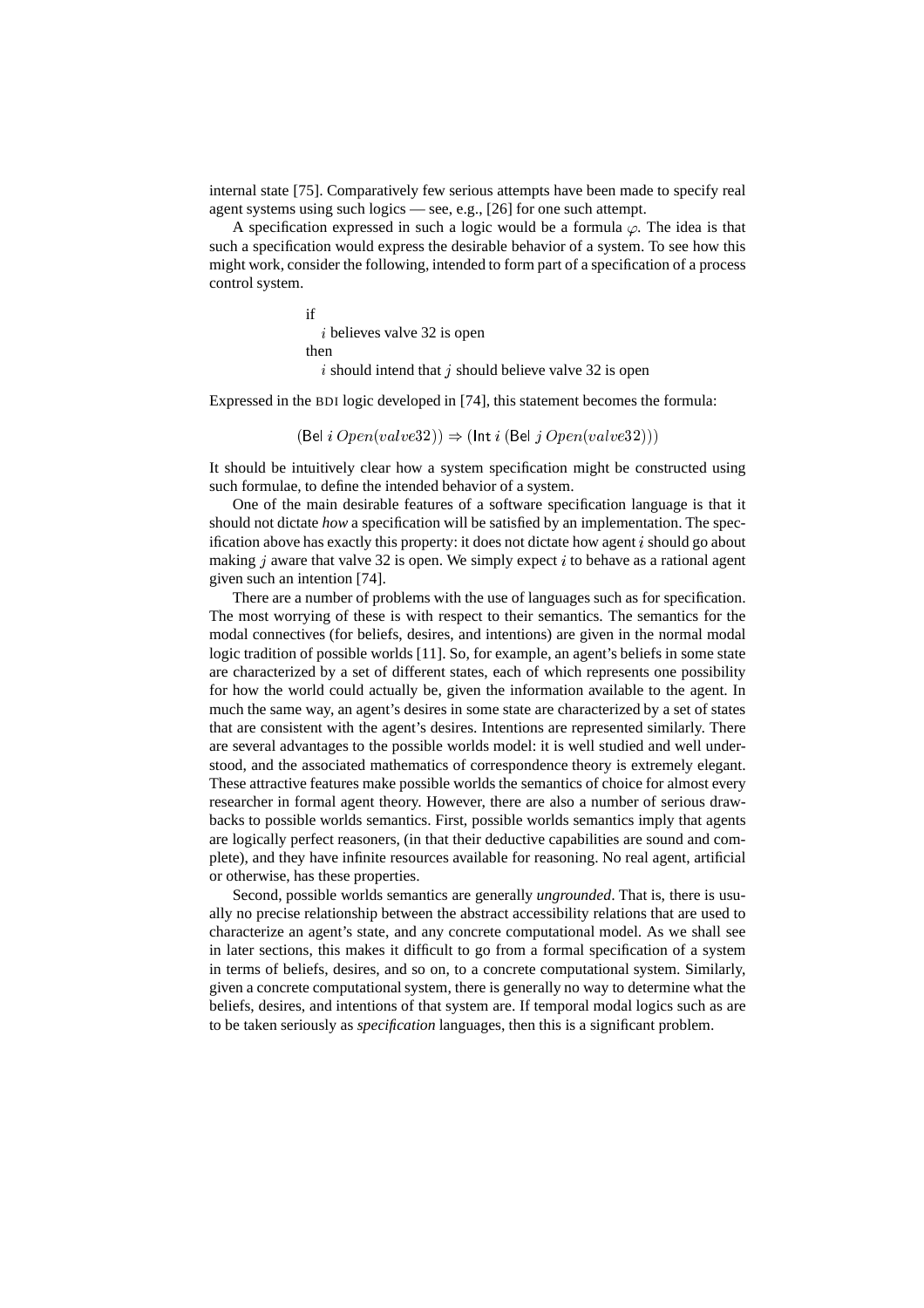#### **3.2 Formal Methods in Implementation**

Specification is not (usually!) the end of the story in software development. Once given a specification, we must implement a system that is correct with respect to this specification. The next issue we consider is this move from abstract specification to concrete computational model. There are at least three possibilities for achieving this transformation:

- 1. manually refine the specification into an executable form via some principled but informal refinement process (as is the norm in most current software development);
- 2. directly execute or animate the abstract specification; or
- 3. translate or compile the specification into a concrete computational form using an automatic translation technique.

In the subsections that follow, we shall investigate each of these possibilities in turn.

**Refinement.** At the time of writing, most software developers use structured but informal techniques to transform specifications into concrete implementations. Probably the most common techniques in widespread use are based on the idea of top-down refinement. In this approach, an abstract system specification is *refined* into a number of smaller, less abstract subsystem specifications, which together satisfy the original specification. If these subsystems are still too abstract to be implemented directly, then they are also refined. The process recurses until the derived subsystems are simple enough to be directly implemented. Throughout, we are obliged to demonstrate that each step represents a true refinement of the more abstract specification that preceded it. This demonstration may take the form of a formal proof, if our specification is presented in, say, Z [68] or VDM [42]. More usually, justification is by informal argument. Objectoriented analysis and design techniques, which also tend to be structured but informal, are also increasingly playing a role in the development of systems (see, e.g., [6]).

For *functional* systems, which simply compute a function of some input and then terminate, the refinement process is well understood, and comparatively straightforward. Such systems can be specified in terms of pre- and post-conditions (e.g., using Hoare logic [32]). Refinement calculi exist, which enable the system developer to take a pre- and post-condition specification, and from it systematically derive an implementation through the use of proof rules [53]. Part of the reason for this comparative simplicity is that there is often an easily understandable relationship between the pre- and post-conditions that characterize an operation and the program structures required to implement it.

For agent systems, which fall into the category of Pnuelian reactive systems (see the discussion in chapter 1), refinement is not so straightforward. This is because such systems must be specified in terms of their *ongoing* behavior — they cannot be specified simply in terms of pre- and post-conditions. In contrast to pre- and post-condition formalisms, it is not so easy to determine what program structures are required to realize such specifications. As a consequence, researchers have only just begun to investigate refinement and design technique for agent-based systems.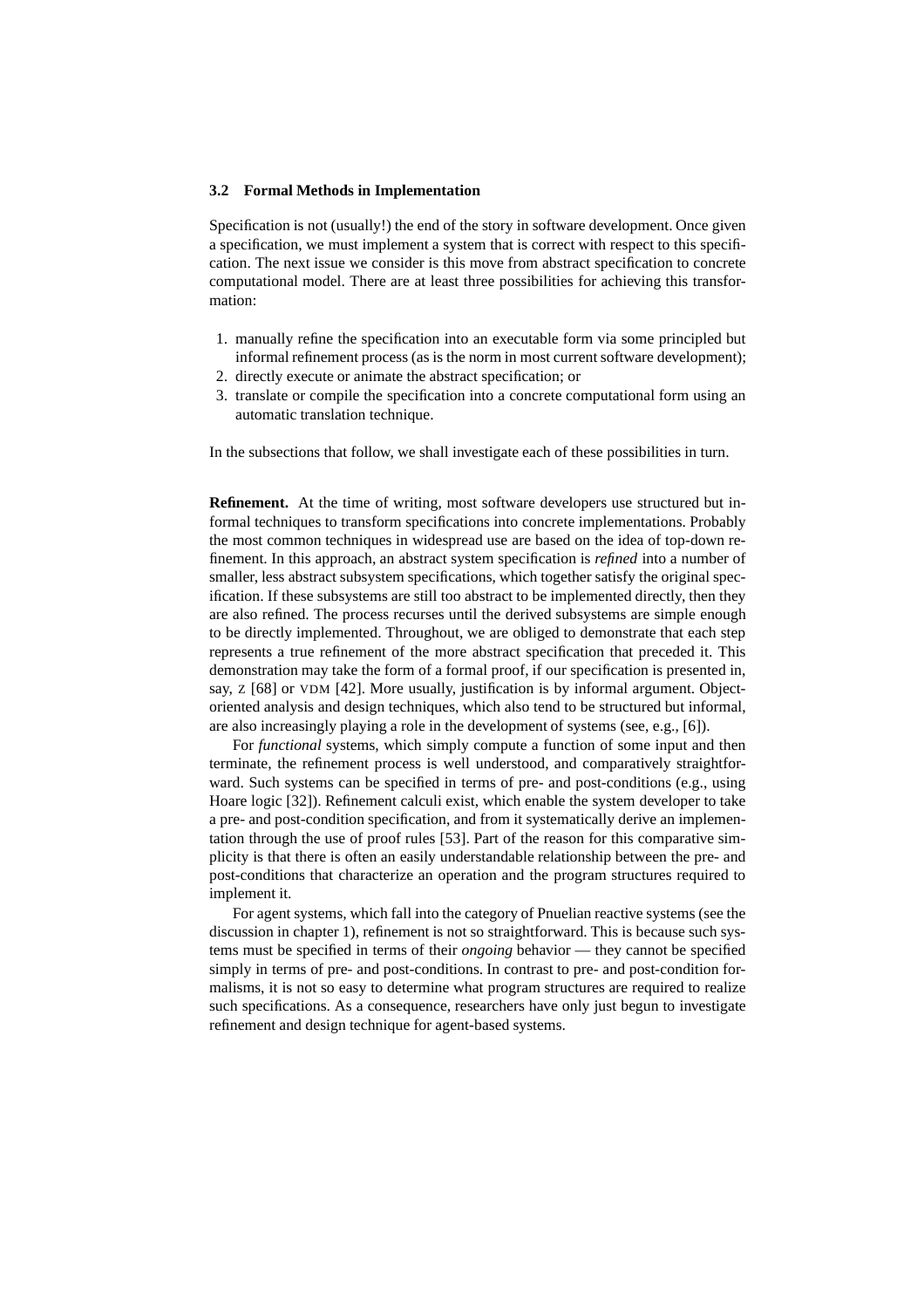**Directly Executing Agent Specifications.** One major disadvantage with manual refinement methods is that they introduce the possibility of error. If no proofs are provided, to demonstrate that each refinement step is indeed a true refinement, then the correctness of the implementation process depends upon little more than the intuitions of the developer. This is clearly an undesirable state of affairs for applications in which correctness is a major issue. One possible way of circumventing this problem, which has been widely investigated in mainstream computer science, is to get rid of the refinement process altogether, and *directly execute* the specification.

It might seem that suggesting the direct execution of complex agent specification languages is naive — it is exactly the kind of suggestion that detractors of logic-based AI hate. One should therefore be very careful about what claims or proposals one makes. However, in certain circumstances, the direct execution of agent specification languages *is* possible.

What does it mean, to execute a formula  $\varphi$  of logic L? It means generating a logical model, M, for  $\varphi$ , such that  $M \models \varphi$  [24]. If this could be done without interference from the environment — if the agent had complete control over its environment — then execution would reduce to constructive theorem-proving, where we show that  $\varphi$  is satisfiable by building a model for  $\varphi$ . In reality, of course, agents are *not* interference-free: they must iteratively construct a model in the presence of input from the environment. Execution can then be seen as a two-way iterative process:

- **–** environment makes something true;
- **–** agent responds by doing something, i.e., making something else true in the model;
- **–** environment responds, making something else true;
- **–** . . .

Execution of logical languages and theorem-proving are thus closely related. This tells us that the execution of sufficiently rich (quantified) languages is not possible (since any language equal in expressive power to first-order logic is undecidable).

A useful way to think about execution is as if the agent is *playing a game* against the environment. The specification represents the goal of the game: the agent must keep the goal satisfied, while the environment tries to prevent the agent from doing so. The game is played by agent and environment taking turns to build a little more of the model. If the specification ever becomes false in the (partial) model, then the agent loses. In real reactive systems, the game is never over: the agent must continue to play forever. Of course, some specifications (logically inconsistent ones) cannot ever be satisfied. A *winning strategy* for building models from (satisfiable) agent specifications in the presence of arbitrary input from the environment is an execution algorithm for the logic.

Concurrent METATEM is a programming language for multiagent systems, that is based on the idea of directly executing linear time temporal logic agent specifications [25, 23]. A Concurrent METATEM system contains a number of concurrently executing agents, each of which is programmed by giving it a temporal logic specification of the behavior it is intended the agent should exhibit. An agent specification has the form  $\bigwedge_i P_i \Rightarrow F_i$ , where  $P_i$  is a temporal logic formula referring only to the present or past, and  $F_i$  is a temporal logic formula referring to the present or future. The  $P_i \Rightarrow F_i$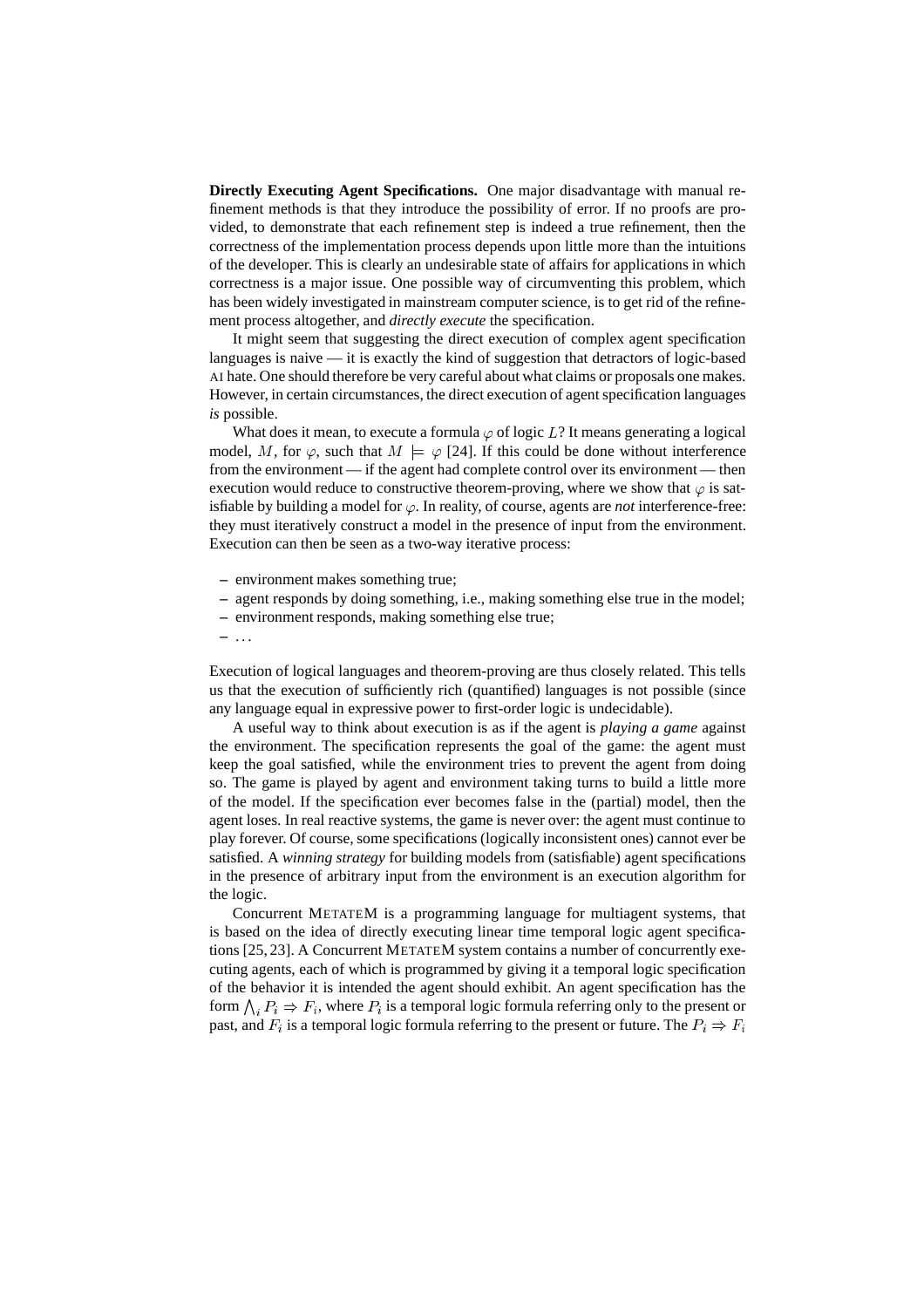formulae are known as *rules*. The basic idea for executing such a specification may be summed up in the following slogan:

#### on the basis of the past *do* the future.

Thus each rule is continually matched against an internal, recorded *history*, and if a match is found, then the rule *fires*. If a rule fires, then any variablesin the future time part are instantiated, and the future time part then becomes a *commitment* that the agent will subsequently attempt to satisfy. Satisfying a commitment typically means making some predicate true within the agent. Here is a simple example of a Concurrent METATEM agent definition:

$$
\begin{aligned}\n\mathbf{Q}\,ask(x) &\Rightarrow \Diamond give(x) \\
(\neg ask(x) \mathcal{Z}\, (give(x) \land \neg ask(x))) &\Rightarrow \neg give(x) \\
\text{give}(x) \land give(y) &\Rightarrow (x = y)\n\end{aligned}
$$

The agent in this example is a controller for a resource that is infinitely renewable, but which may only be possessed by one agent at any given time. The controller must therefore enforce mutual exclusion. The predicate  $ask(x)$  means that agent x has asked for the resource. The predicate  $give(x)$  means that the resource controller has given the resource to agent  $x$ . The resource controller is assumed to be the only agent able to "give" the resource. However, many agents may ask for the resource simultaneously. The three rules that define this agent's behavior may be summarized as follows:

- **–** Rule 1: if someone asks, then eventually give;
- **–** Rule 2: don't give unless someone has asked since you last gave; and
- **–** Rule 3: if you give to two people, then they must be the same person (i.e., don't give to more than one person at a time).

Concurrent METATEM agents can communicate by asynchronous broadcast message passing, though the details are not important here.

**Compiling Agent Specifications.** An alternative to direct execution is *compilation*. In this scheme, we take our abstract specification, and transform it into a concrete computational model via some automatic synthesis process. The main perceived advantages of compilation over direct execution are in run-time efficiency. Direct execution of an agent specification, as in Concurrent METATEM, above, typically involves manipulating a symbolic representation of the specification at run time. This manipulation generally corresponds to reasoning of some form, which is computationally costly (and in many cases, simply impracticable for systems that must operate in anything like real time). In contrast, compilation approaches aim to reduce abstract symbolic specifications to a much simpler computational model, which requires no symbolic representation. The "reasoning" work is thus done off-line, at compile-time; execution of the compiled system can then be done with little or no run-time symbolic reasoning. As a result, execution is much faster. The advantages of compilation over direct execution are thus those of compilation over interpretation in mainstream programming.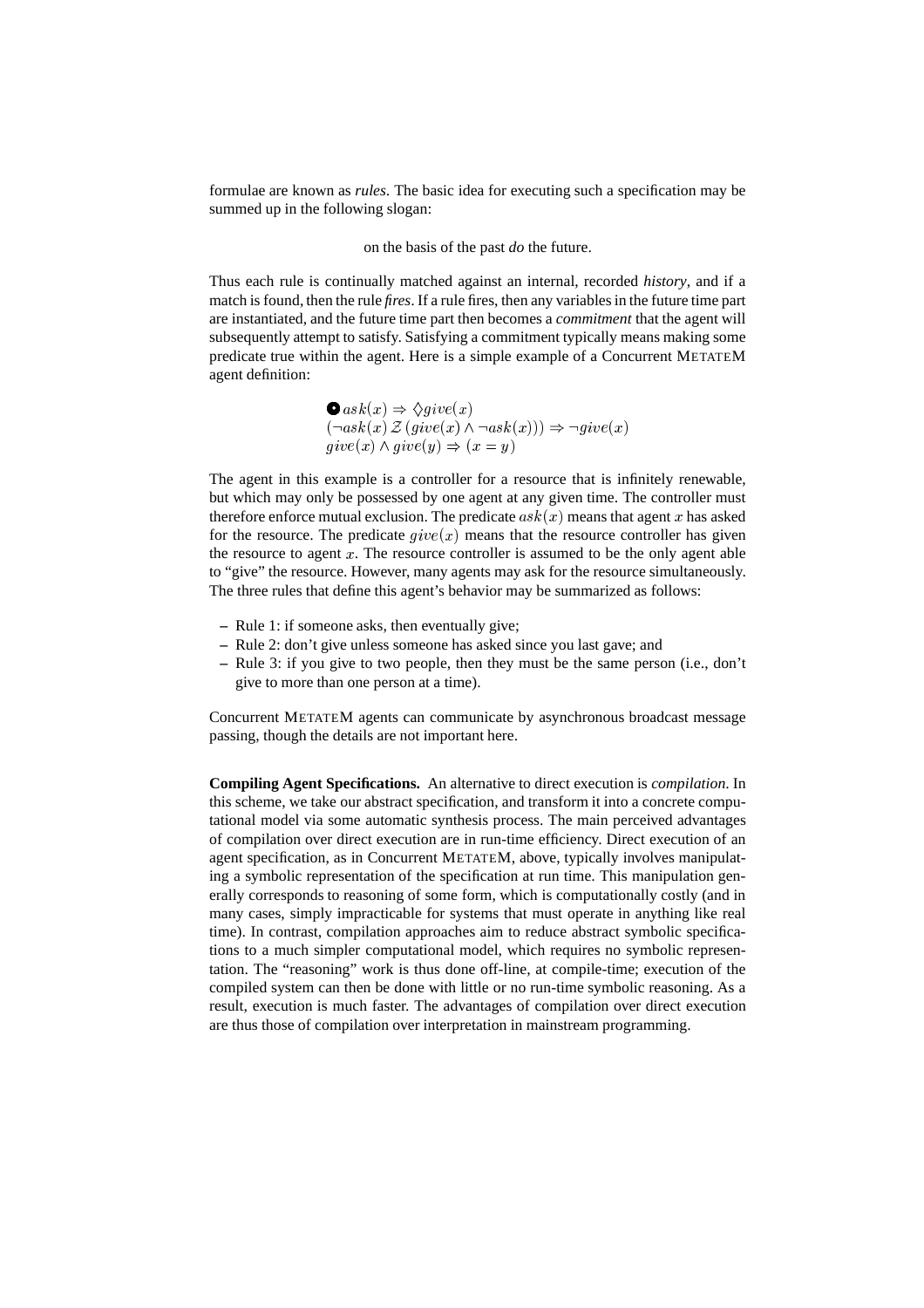Compilation approaches usually depend upon the close relationship between models for temporal/modal logic (which are typically labeled graphs of some kind), and automata-like finite state machines. Crudely, the idea is to take a specification  $\varphi$ , and do a *constructive proof* of the implementability of  $\varphi$ , wherein we show that the specification is satisfiable by systematically attempting to build a model for it. If the construction process succeeds, then the specification is satisfiable, and we have a model to prove it. Otherwise, the specification is unsatisfiable. If we have a model, then we "read off" the automaton that implements  $\varphi$  from its corresponding model. The most common approach to constructive proof is the *semantic tableaux* method of Smullyan [67].

In mainstream computer science, the compilation approach to automatic program synthesis has been investigated by a number of researchers. Perhaps the closest to our view is the work of Pnueli and Rosner [58] on the automatic synthesis of reactive systems from branching time temporal logic specifications. The goal of their work is to generate reactive systems, which share many of the properties of our agents (the main difference being that reactive systems are not generally required to be capable of rational decision making in the way we described above). To do this, they specify a reactive system in terms of a first-order branching time temporal logic formula  $\forall x \exists y \ A \varphi(x, y)$ : the predicate  $\varphi$  characterizes the relationship between inputs to the system (x) and outputs ( ). Inputs may be thought of as sequences of environment states, and outputs as corresponding sequences of actions. The  $A$  is the universal path quantifier. The specification is intended to express the fact that in all possible futures, the desired relationship  $\varphi$  holds between the inputs to the system, x, and its outputs, y. The synthesis process itself is rather complex: it involves generating a Rabin tree automaton, and then checking this automaton for emptiness. Pnueli and Rosner show that the time complexity of the synthesis process is double exponential in the size of the specification, i.e.,  $O(2^{2^{n}})$ , where c is a constant and  $n = |\varphi|$  is the size of the specification  $\varphi$ . The size of the synthesized program (the number of states it contains) is of the same complexity.

Similar automatic synthesis techniques have also been deployed to develop concurrent system skeletons from temporal logic specifications. Manna and Wolper present an algorithm that takes as input a linear time temporal logic specification of the *synchronization* part of a concurrent system, and generates as output a program skeleton (based upon Hoare's CSP formalism [33]) that realizes the specification [52]. The idea is that the functionality of a concurrent system can generally be divided into two parts: a functional part, which actually performs the required computation in the program, and a synchronization part, which ensures that the system components cooperate in the correct way. For example, the synchronization part will be responsible for any mutual exclusion that is required.

Perhaps the best-known example of this approach to agent development is the *situated automata* paradigm of Rosenschein and Kaelbling [63]. In this approach, an agent has two main components:

- **–** a *perception* part, which is responsible for observing the environment and updating the internal state of the agent; and
- **–** an *action* part, which is responsible for deciding what action to perform, based on the internal state of the agent.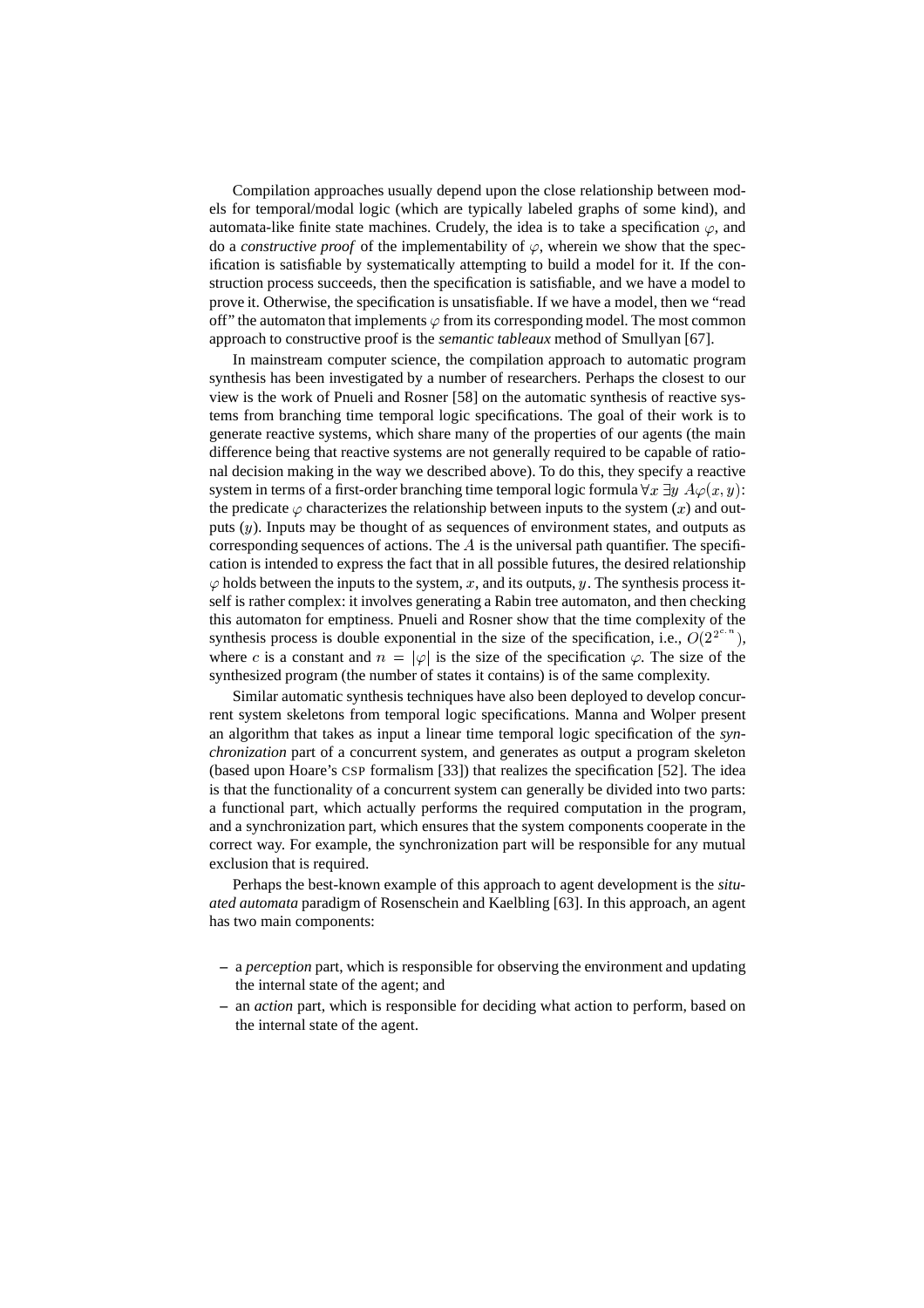Rosenschein and Kaelbling developed two programs to support the development of the perception and action components of an agent respectively. The RULER program takes a declarative perception specification and compiles it down to a finite state machine. The specification is given in terms of a theory of knowledge. The semantics of knowledge in the declarative specification language are given in terms of possible worlds, in the way described above. Crucially, however, the possible worlds underlying this logic are given a precise computational interpretation, in terms of the states of a finite state machine. It is this precise relationship that permits the synthesis process to take place.

The action part of an agent in Rosenschein and Kaelbling's framework is specified in terms of *goal reduction rules*, which encode information about how to achieve goals. The GAPPS program takes as input a goal specification, and a set of goal reduction rules, and generates as output a set of *situation action rules*, which may be thought of as a lookup table, defining what the agent should do under various circumstances, in order to achieve the goal. The process of deciding what to do is then very simple in computational terms, involving no reasoning at all.

#### **3.3 Formal Verification**

Once we have developed a concrete system, we need to show that this system is correct with respect to our original specification. This process is known as *verification*, and it is particularly important if we have introduced any informality into the development process. For example, any manual refinement, done without a formal proof of refinement correctness, creates the possibility of a faulty transformation from specification to implementation. Verification is the process of convincing ourselves that the transformation was sound. We can divide approaches to the verification of systems into two broad classes: (1) *axiomatic*; and (2) *semantic* (model checking). In the subsections that follow, we shall look at the way in which these two approaches have evidenced themselves in agent-based systems.

**Axiomatic Approaches: Deductive Verification.** Axiomatic approaches to program verification were the first to enter the mainstream of computer science, with the work of Hoare in the late 1960s [32]. Axiomatic verification requires that we can take our concrete program, and from this program systematically derive a logical theory that represents the behavior of the program. Call this the program theory. If the program theory is expressed in the same logical language as the original specification, then verification reduces to a proof problem: show that the specification is a theorem of (equivalently, is a logical consequence of) the program theory.

The development of a program theory is made feasible by *axiomatizing* the programming language in which the system is implemented. For example, Hoare logic gives us more or less an axiom for every statement type in a simple Pascal-like language. Once given the axiomatization, the program theory can be derived from the program text in a systematic way.

Perhaps the most relevant work from mainstream computer science is the specification and verification of reactive systems using temporal logic, in the way pioneered by Pnueli, Manna, and colleagues [51]. The idea is that the computations of reactive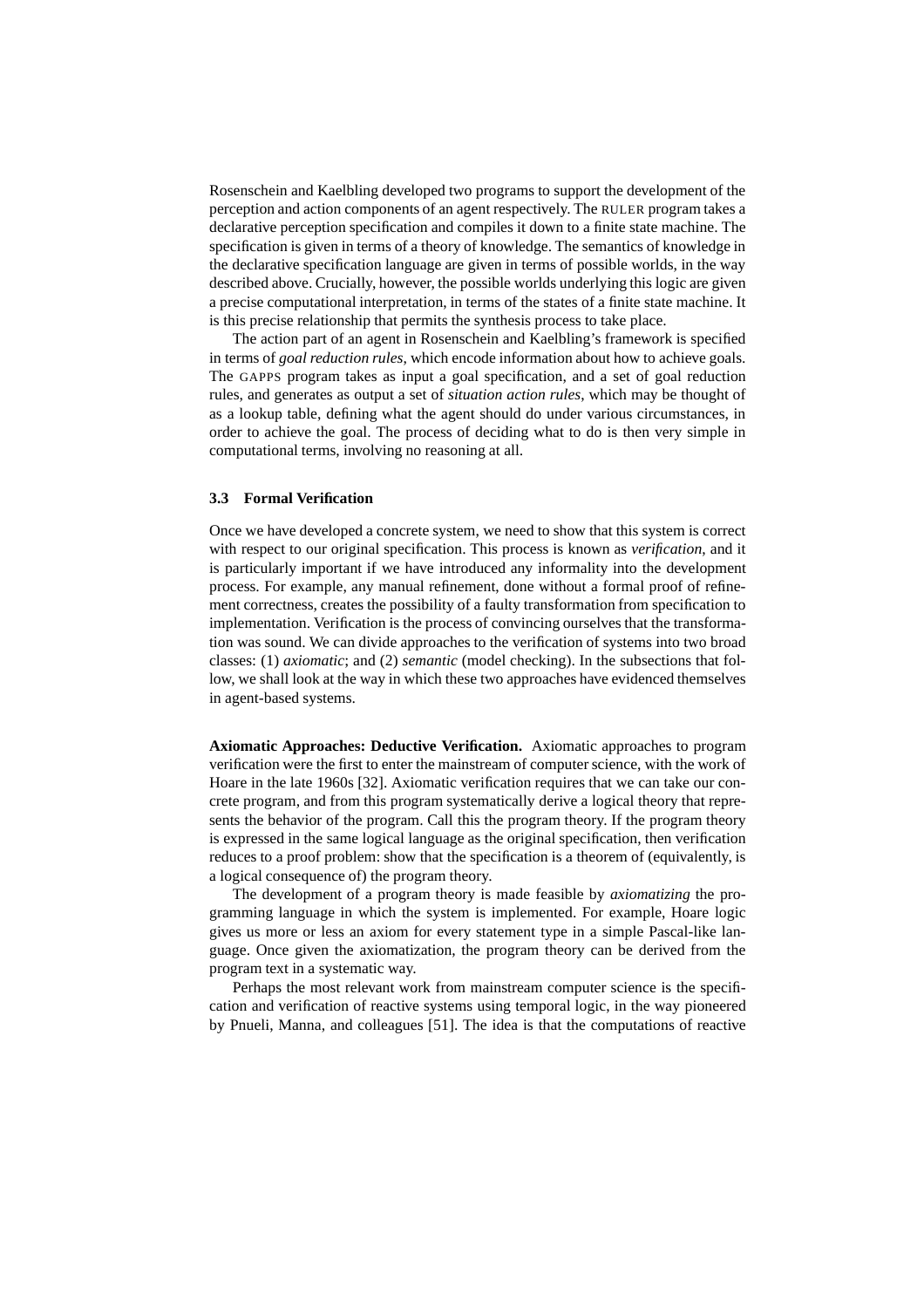systems are infinite sequences, which correspond to models for linear temporal logic. Temporal logic can be used both to develop a system specification, and to axiomatize a programming language. This axiomatization can then be used to systematically derive the theory of a program from the program text. Both the specification and the program theory will then be encoded in temporal logic, and verification hence becomes a proof problem in temporal logic.

Comparatively little work has been carried out within the agent-based systems community on axiomatizing multiagent environments. I shall review just one approach.

In [71], an axiomatic approach to the verification of multiagent systems was proposed. Essentially, the idea was to use a temporal belief logic to axiomatize the properties of two multiagent programming languages. Given such an axiomatization, a program theory representing the properties of the system could be systematically derived in the way indicated above.

A temporal belief logic was used for two reasons. First, a temporal component was required because, as we observed above, we need to capture the ongoing behavior of a multiagent system. A belief component was used because the agents we wish to verify are each symbolic AI systems in their own right. That is, each agent is a symbolic reasoning system, which includes a representation of its environment and desired behavior. A belief component in the logic allows us to capture the symbolic representations present within each agent.

The two multiagent programming languages that were axiomatized in the temporal belief logic were Shoham's AGENT0 [65], and Fisher's Concurrent METATEM (see above). The basic approach was as follows:

- 1. First, a simple abstract model was developed of symbolic AI agents. This model captures the fact that agents are symbolic reasoning systems, capable of communication. The model gives an account of how agents might change state, and what a computation of such a system might look like.
- 2. The histories traced out in the execution of such a system were used as the semantic basis for a temporal belief logic. This logic allows us to express properties of agents modeled at stage (1).
- 3. The temporal belief logic was used to axiomatize the properties of a multiagent programming language. This axiomatization was then used to develop the program theory of a multiagent system.
- 4. The proof theory of the temporal belief logic was used to verify properties of the system (cf. [20]).

Note that this approach relies on the operation of agents being sufficiently simple that their properties can be axiomatized in the logic. It works for Shoham's AGENT0 and Fisher's Concurrent METATEM largely because these languages have a simple semantics, closely related to rule-based systems, which in turn have a simple logical semantics. For more complex agents, an axiomatization is not so straightforward. Also, capturing the semantics of concurrent execution of agents is not easy (it is, of course, an area of ongoing research in computer science generally).

**Semantic Approaches: Model Checking.** Ultimately, axiomatic verification reduces to a proof problem. Axiomatic approaches to verification are thus inherently limited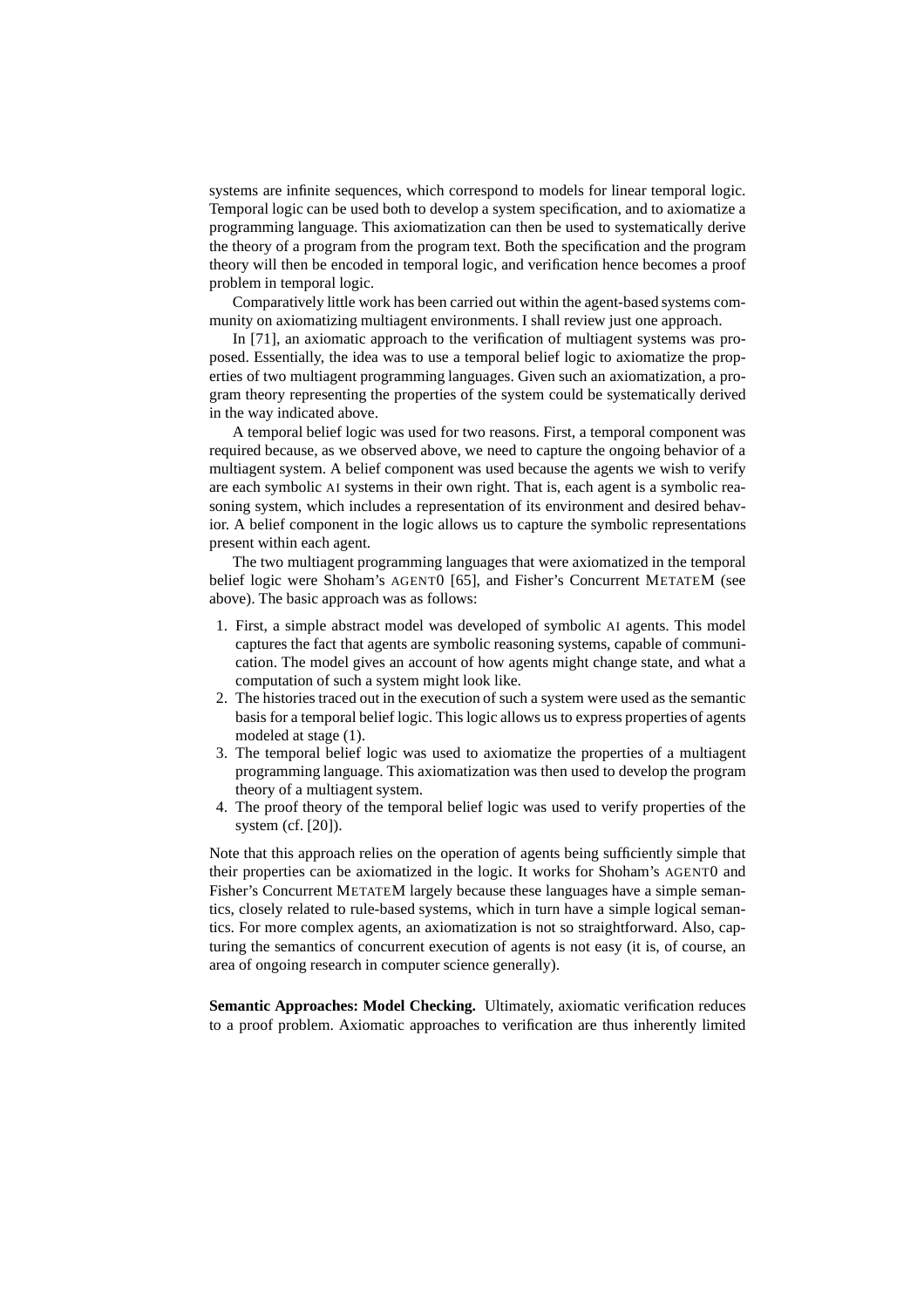by the difficulty of this proof problem. Proofs are hard enough, even in classical logic; the addition of temporal and modal connectives to a logic makes the problem considerably harder. For this reason, more efficient approaches to verification have been sought. One particularly successful approach is that of *model checking* [13]. As the name suggests, whereas axiomatic approaches generally rely on syntactic proof, model-checking approaches are based on the semantics of the specification language.

The model-checking problem, in abstract, is quite simple: given a formula  $\varphi$  of language L, and a model M for L, determine whether or not  $\varphi$  is valid in M, i.e., whether or not  $M \models_L \varphi$ . Verification by model checking has been studied in connection with temporal logic [13]. The technique once again relies upon the close relationship between models for temporal logic and finite-state machines. Suppose that  $\varphi$  is the specification for some system, and  $\pi$  is a program that claims to implement  $\varphi$ . Then, to determine whether or not  $\pi$  truly implements  $\varphi$ , we proceed as follows:

- take  $\pi$ , and from it generate a model  $M_{\pi}$  that corresponds to  $\pi$ , in the sense that  $M_{\pi}$  encodes all the possible computations of  $\pi$ ;
- determine whether or not  $M_{\pi} \models \varphi$ , i.e., whether the specification formula  $\varphi$  is valid in  $M_{\pi}$ ; the program  $\pi$  satisfies the specification  $\varphi$  just in case the answer is "yes."

The main advantage of model checking over axiomatic verification is in complexity: model checking using the branching time temporal logic CTL [12] can be done in time  $O(|\varphi| \times |M|)$ , where  $|\varphi|$  is the size of the formula to be checked, and  $|M|$  is the size of the model against which  $\varphi$  is to be checked — the number of states it contains.

In [61], Rao and Georgeff present an algorithm for model checking BDI systems. More precisely, they give an algorithm for taking a logical model for their (propositional) BDI logic, and a formula of the language, and determining whether the formula is valid in the model. The technique is closely based on model-checking algorithms for normal modal logics [13]. They show that despite the inclusion of three extra modalities (for beliefs, desires, and intentions) into the CTL branching time framework, the algorithm is still quite efficient, running in polynomial time. So the second step of the two-stage model-checking process described above can still be done efficiently. Similar algorithms have been reported for BDI-like logics in [4].

The main problem with model-checking approaches for BDI is that it is not clear how the first step might be realized for BDI logics. Where does the logical model characterizing an agent actually come from? Can it be derived from an arbitrary program  $\pi$ , as in mainstream computer science? To do this, we would need to take a program implemented in, say, PASCAL, and from it derive the belief-, desire-, and intentionaccessibility relations that are used to give a semantics to the BDI component of the logic. Because, as we noted earlier, there is no clear relationship between the BDI logic and the concrete computational models used to implement agents, it is not clear how such a model could be derived.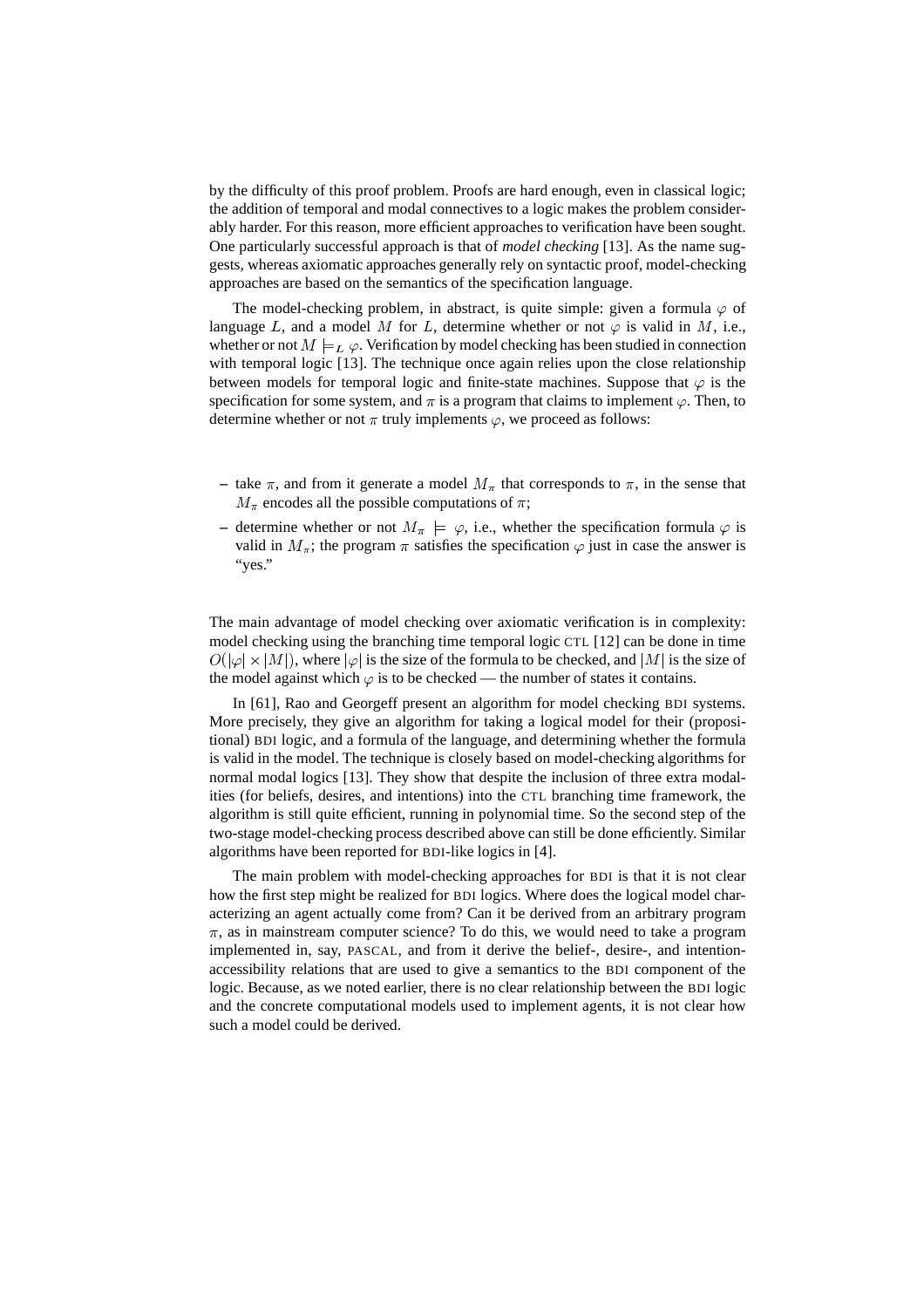#### **3.4 Discussion**

This section is an updated and modified version of [73], which examined the possibility of using logic to engineer agent-based systems. Since this article was published, several other authors have proposed the use of agents in software engineering (see, e.g., [39]).

Structured but informal refinement techniques are the mainstay of real-world software engineering. If agent-oriented techniques are ever to become widely used outside the academic community, then informal, structured methods for agent-based development will be essential. One possibility for such techniques, followed by Luck and d'Inverno, is to use a standard specification technique (in their case, Z), and use traditional refinement methods (in their case, object-oriented development) to transform the specification into an implementation [49]. This approach has the advantage of being familiar to a much larger user-base than entirely new techniques, but suffers from the disadvantage of presenting the user with no features that make it particularly well-suited to agent specification. It seems certain that there will be much more work on manual refinement techniques for agent-based systems in the immediate future, but exactly what form these techniques will take is not clear.

With respect to the possibility of directly executing agent specifications, a number of problems suggest themselves. The first is that of finding a concrete computational interpretation for the agent specification language in question. To see what we mean by this, consider models for the agent specification language in Concurrent METATEM. These are very simple: essentially just linear discrete sequences of states. Temporal logic is (among other things) simply a language for expressing *constraints* that must hold between successive states. Execution in Concurrent METATEM is thus a process of generating constraints as past-time antecedents are satisfied, and then trying to build a next state that satisfies these constraints. Constraints are expressed in temporal logic, which implies that they may only be in certain, regular forms. Because of this, it is possible to devise an algorithm that is guaranteed to build a next state if it is possible to do so. Such an algorithm is described in [1].

The agent specification language upon which Concurrent METATEM is based thus has a concrete computational model, and a comparatively simple execution algorithm. Contrast this state of affairs with languages like , where we have not only a temporal dimension to the logic, but also modalities for referring to beliefs, desires, and so on. In general, models for these logics have *ungrounded* semantics. That is, the semantic structures that underpin these logics (typically accessibility relations for each of the modal operators) have no concrete computational interpretation. As a result, it is not clear how such agent specification languages might be executed.

Another obvious problem is that execution techniques based on theorem-proving are inherently limited when applied to sufficiently expressive (first-order) languages, as first-order logic is undecidable. However, complexity is a problem even in the propositional case. For "vanilla" propositional logic, the decision problem for satisfiability is NP-complete [20, p.72]; richer logics, or course have more complex decision problems.

Despite these problems, the undoubted attractions of direct execution have led to a number of attempts to devise executable logic-based agent languages. Rao proposed an executable subset of BDI logic in his AGENTSPEAK(L) language [59]. Building on this work, Hindriks and colleagues developed the 3APL agent programming lan-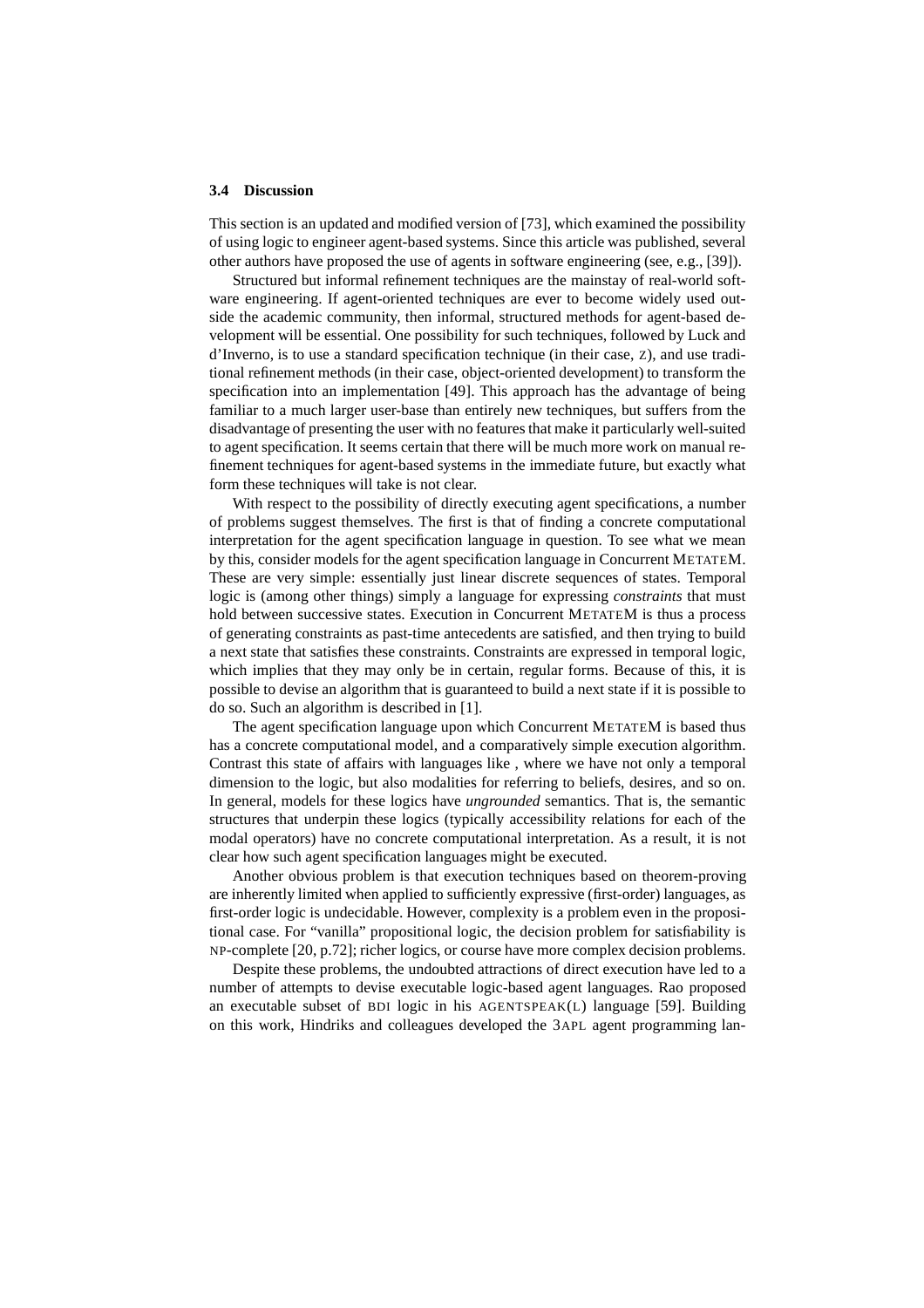guage [30, 31]. Lespérance, Reiter, Levesque, and colleagues developed the GOLOG language throughout the latter half of the 1990s as an executable subset of the situation calculus [46, 47]. Fagin and colleagues have proposed *knowledge-based programs* as a paradigm for executing logical formulae which contain epistemic modalities [20, 21]. Although considerable work has been carried out on the properties of knowledge-based programs, comparatively little research to date has addressed the problem of how such programs might be actually executed.

Turning to automatic synthesis, we find that the techniques described above have been developed primarily for propositional specification languages. If we attempt to extend these techniques to more expressive, first-order specification languages, then we again find ourselves coming up against the undecidability of quantified logic. Even in the propositional case, the theoretical complexity of theorem-proving for modal and temporal logics is likely to limit the effectiveness of compilation techniques: given an agent specification of size 1,000, a synthesis algorithm that runs in exponential time when used off-line is no more useful than an execution algorithm that runs in exponential time on-line.

Another problem with respect to synthesis techniques is that they typically result in finite-state, automata-like machines, which are less powerful than Turing machines. In particular, the systems generated by the processes outlined above cannot modify their behavior at run-time. In short, they cannot learn. While for many applications, this is acceptable — even desirable — for equally many others, it is not. In expert assistant agents, of the type described in [50], learning is pretty much the *raison d'etre*. Attempts to address this issue are described in [43].

Turning to verification, axiomatic approaches suffer from two main problems. First, the temporal verification of reactive systems relies upon a simple model of concurrency, where the actions that programs perform are assumed to be atomic. We cannot make this assumption when we move from programsto agents. The actions we think of agents as performing will generally be much more coarse-grained. As a result, we need a more realistic model of concurrency. One possibility, investigated in [72], is to model agent execution cycles as intervals over the real numbers, in the style of the temporal logic of reals [2]. The second problem is the difficulty of the proof problem for agent specification languages. The theoretical complexity of proof for many of these logics is quite daunting.

Hindriks and colleagues have used Plotkin's structured operational semantics to axiomatize their 3APL language [30, 31].

With respect to model-checking approaches, the main problem, as we indicated above, is again the issue of ungrounded semantics for agent specification languages. If we cannot take an arbitrary program and say, for this program, what its beliefs, desires, and intentions are, then it is not clear how we might verify that this program satisfied a specification expressed in terms of such constructs.

# **4 Conclusions**

Agent-oriented software engineering is at an early stage of evolution. While there are many good paper arguments to support the view that agents represent an important di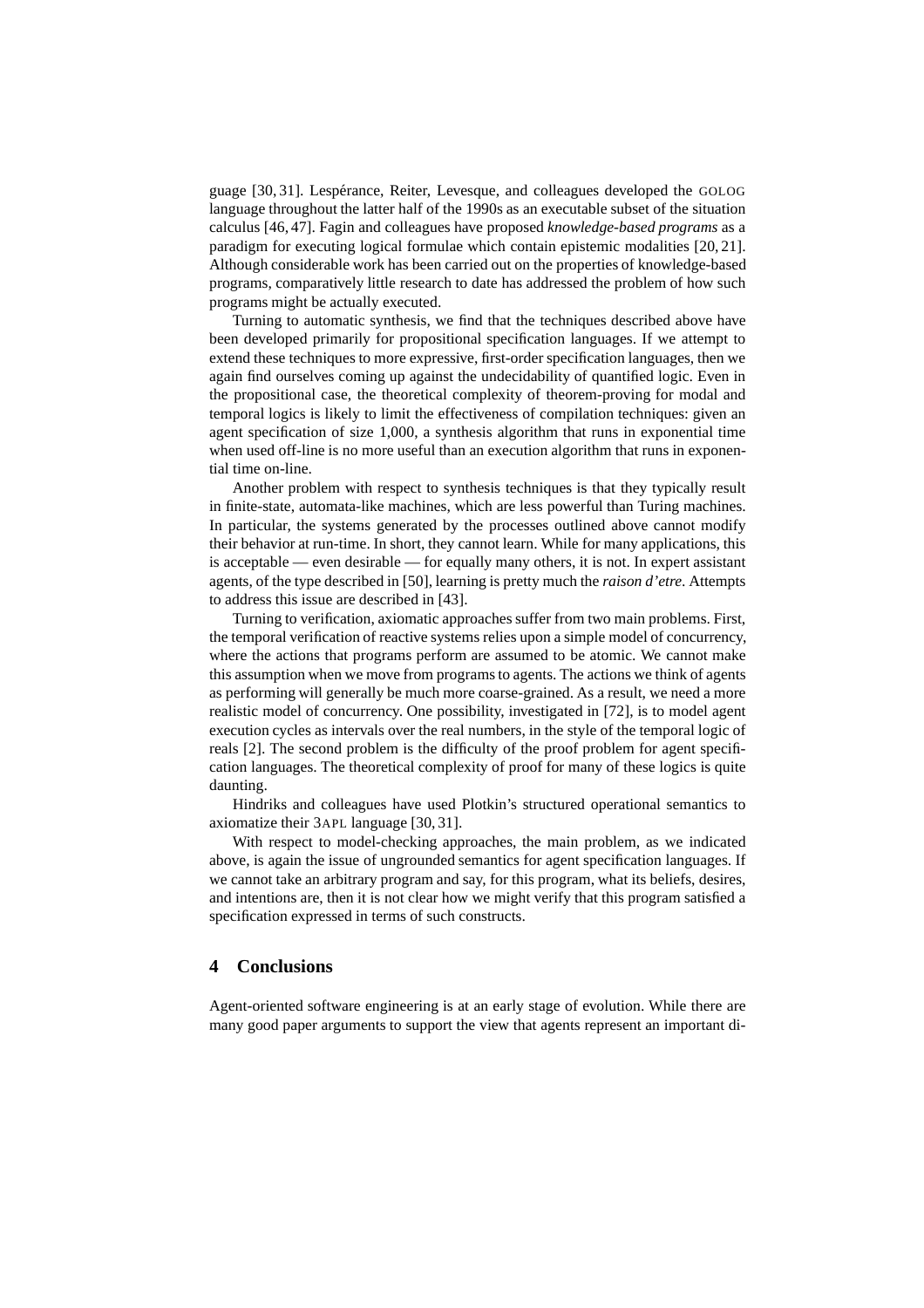rection for software engineering, there is as yet a dearth of actual experience to underpin these arguments. Preliminary methodologies and software tools to support the deployment of agent systems are beginning to appear, but slowly. In this final section, we point to some of what we believe are the key obstacles that must be overcome in order for AOSE to become "mainstream":

**–** *Sorting out the relationship of agents to other software paradigms — objects in particular*.

It is not yet clear how the development of agent systems will coexist with other software paradigms, such as object-oriented development.

**–** *Agent-oriented methodologies*.

Although, as we have seen in this article, a number of preliminary agent-oriented analysis and design methodologies have been proposed, there is comparatively little consensus between these. In most cases, there is not even agreement on the kinds of concepts the methodology should support. The waters are muddied by the presence of UML as the predominant modelling language for object-oriented systems [7]: we suggested earlier that the kinds of concepts and notations supported by UML are not necessarily those best-suited to the development of agent systems.

**–** *Engineering for open systems*.

We argued that agents are suitable for *open* systems. In such systems, we believe it is essential to be capable of reacting to unforeseen events, exploiting opportunities where these arise, and dynamically reaching agreements with system components whose presence could not be predicted at design time. However, it is difficult to know how to *specify* such systems; still less how to implement them. In short, we need a better understanding of how to engineer open systems.

**–** *Engineering for scalability*.

Finally, we need a better understanding of how to safely and predictably engineer systems comprised of massive numbers of agents dynamically interacting with oneanother in order to achieve their goals. Such systems seem prone to problems such as unstable/chaotic behaviours, feedback, and so on, and may fall prey to malicious behaviour such as viruses.

# **Appendix: How to Find Out More About Agents**

There are now many introductions to intelligent agents and multiagent systems. Ferber [22] is an undergraduate textbook, although as its name suggests, this volume focussed on multiagent aspects rather than on the theory and practice of individual agents. A first-rate collection of articles introducing agent and multiagent systems is Weiß [69]. Two collections of research articles provide a comprehensive introduction to the field of autonomous rational agents and multiagent systems: Bond and Gasser's 1988 collection, *Readings in Distributed Artificial Intelligence*, introduces almost all the basic problems in the multiagent systems field, and although some of the papers it contains are now rather dated, it remains essential reading [5]; Huhns and Singh's more recent collection sets itself the ambitious goal of providing a survey of the whole of the agent field, and succeeds in this respect very well [34]. For a general introduction to the theory and practice of intelligent agents, see Wooldridge and Jennings [75], which focuses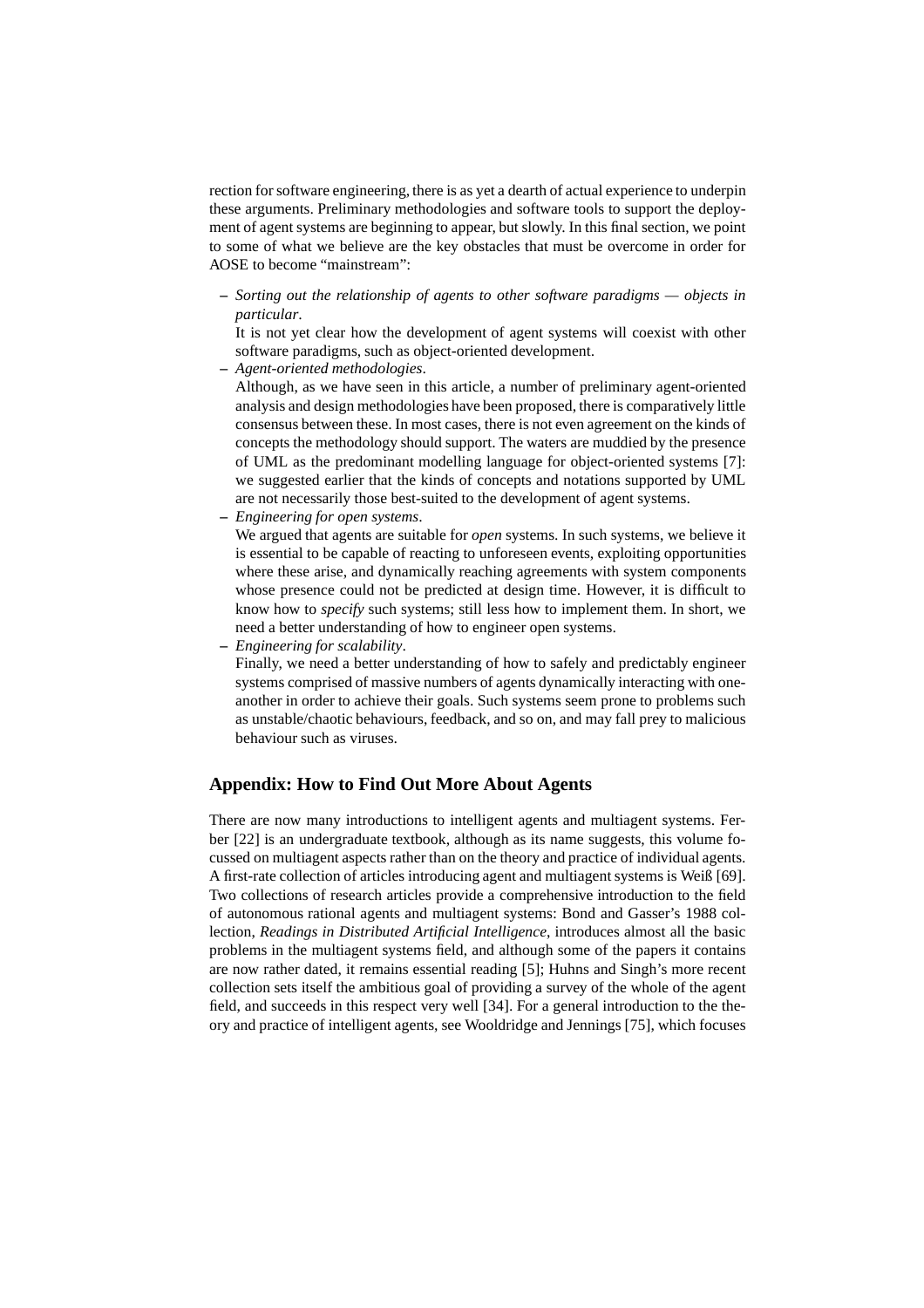primarily on the theory of agents, but also contains an extensive review of agent architectures and programming languages. For a collection of articles on the applications of agent technology, see [41]. A comprehensive roadmap of agent technology was published as [40].

# **References**

- 1. H. Barringer, M. Fisher, D. Gabbay, G. Gough, and R. Owens. METATEM: A framework for programming in temporal logic. In *REX Workshop on Stepwise Refinement of Distributed Systems: Models, Formalisms, Correctness (LNCS Volume 430)*, pages 94–129. Springer-Verlag: Berlin, Germany, June 1989.
- 2. H. Barringer, R. Kuiper, and A. Pnueli. A really abstract concurrent model and its temporal logic. In *Proceedings of the Thirteenth ACM Symposium on the Principles of Programming Languages*, pages 173–183, 1986.
- 3. Bernhard Bauer, Jörg P. Müller, and James Odell. Agent UML: A formalism for specifying multiagent software systems. In P. Ciancarini and M. Wooldridge, editors, *Agent-Oriented Software Engineering — Proceedings of the First International Workshop (AOSE-2000)*. Springer-Verlag: Berlin, Germany, 2000.
- 4. M. Benerecetti, F. Giunchiglia, and L. Serafini. A model checking algorithm for multiagent systems. In J. P. Müller, M. P. Singh, and A. S. Rao, editors, *Intelligent Agents V (LNAI Volume 1555)*. Springer-Verlag: Berlin, Germany, 1999.
- 5. A. H. Bond and L. Gasser, editors. *Readings in Distributed Artificial Intelligence*. Morgan Kaufmann Publishers: San Mateo, CA, 1988.
- 6. G. Booch. *Object-Oriented Analysis and Design (second edition)*. Addison-Wesley: Reading, MA, 1994.
- 7. G. Booch, J. Rumbaugh, and I. Jacobson. *The Unified Modeling Language User Guide*. Addison-Wesley: Reading, MA, 1999.
- 8. F. Brazier, B. Dunin-Keplicz, N. R. Jennings, and J. Treur. Formal specification of multiagent systems: a real-world case. In *Proceedings of the First International Conference on Multi-Agent Systems (ICMAS-95)*, pages 25–32, San Francisco, CA, June 1995.
- 9. R. A. Brooks. *Cambrian Intelligence*. The MIT Press: Cambridge, MA, 1999.
- 10. Birgit Burmeister. Models and methodologies for agent-oriented analysis and design. In Klaus Fischer, editor, *Working Notes of the KI'96 Workshop on Agent-Oriented Programming and Distributed Systems*. 1996. DFKI Document D-96-06.
- 11. B. Chellas. *Modal Logic: An Introduction*. Cambridge University Press: Cambridge, England, 1980.
- 12. E. M. Clarke and E. A. Emerson. Design and synthesis of synchronization skeletons using branching time temporal logic. In D. Kozen, editor, *Logics of Programs — Proceedings 1981 (LNCS Volume 131)*, pages 52–71. Springer-Verlag: Berlin, Germany, 1981.
- 13. E. M. Clarke, O. Grumberg, and D. A. Peled. *Model Checking*. The MIT Press: Cambridge, MA, 2000.
- 14. P. R. Cohen and H. J. Levesque. Intention is choice with commitment. *Artificial Intelligence*, 42:213–261, 1990.
- 15. D. Coleman, P. Arnold, S. Bodoff, C. Dollin, H. Gilchrist, F. Hayes, and P. Jeremaes. *Object-Oriented Development: The* FUSION *Method*. Prentice Hall International: Hemel Hempstead, England, 1994.
- 16. Anne Collinot, Alexis Drogoul, and Philippe Benhamou. Agent oriented design of a soccer robot team. In *Proceedings of the Second International Conference on Multi-Agent Systems (ICMAS-96)*, pages 41–47, Kyoto, Japan, 1996.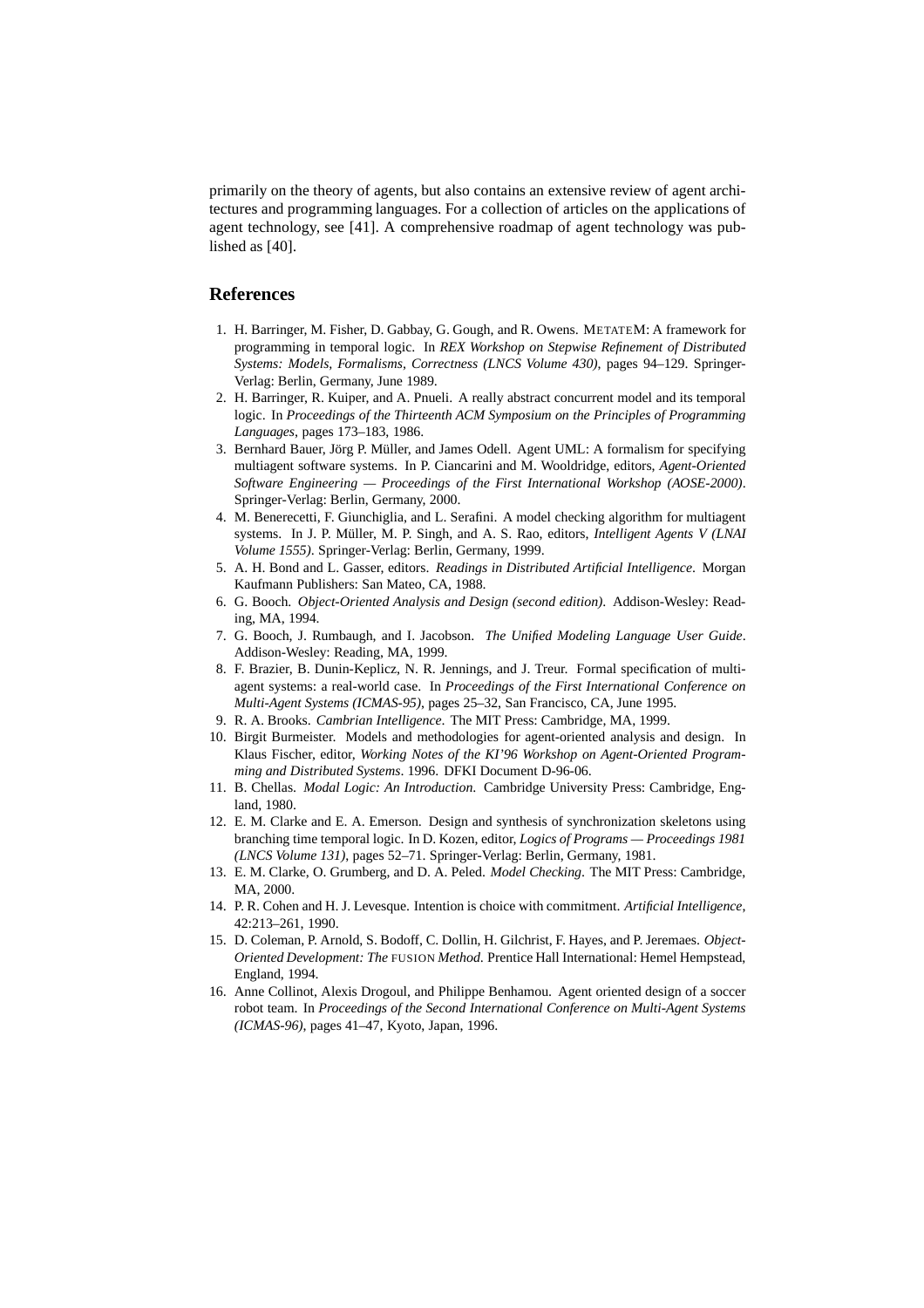- 17. D. C. Dennett. *The Intentional Stance*. The MIT Press: Cambridge, MA, 1987.
- 18. Ralph Depke, Reiko Heckel, and Jochen Malte Kuester. Requirement specification and design of agent-based systems with graph transformation, roles, and uml. In P. Ciancarini and M. Wooldridge, editors, *Agent-Oriented Software Engineering — Proceedings of the First International Workshop (AOSE-2000)*. Springer-Verlag: Berlin, Germany, 2000.
- 19. B. Dunin-Keplicz and J. Treur. Compositional formal specification of multi-agent systems. In M. Wooldridge and N. R. Jennings, editors, *Intelligent Agents: Theories, Architectures, and Languages (LNAI Volume 890)*, pages 102–117. Springer-Verlag: Berlin, Germany, January 1995.
- 20. R. Fagin, J. Y. Halpern, Y. Moses, and M. Y. Vardi. *Reasoning About Knowledge*. The MIT Press: Cambridge, MA, 1995.
- 21. R. Fagin, J. Y. Halpern, Y. Moses, and M. Y. Vardi. Knowledge-based programs. *Distributed Computing*, 10(4):199–225, 1997.
- 22. J. Ferber. *Multi-Agent Systems*. Addison-Wesley: Reading, MA, 1999.
- 23. M. Fisher. A survey of Concurrent METATEM the language and its applications. In D. M. Gabbay and H. J. Ohlbach, editors, *Temporal Logic — Proceedings of the First International Conference (LNAI Volume 827)*, pages 480–505. Springer-Verlag: Berlin, Germany, July 1994.
- 24. M. Fisher. An introduction to executable temporal logic. *The Knowledge Engineering Review*, 11(1):43–56, 1996.
- 25. M. Fisher and M. Wooldridge. Executable temporal logic for distributed A.I. In *Proceedings of the Twelfth International Workshop on Distributed Artificial Intelligence (IWDAI-93)*, pages 131–142, Hidden Valley, PA, May 1993.
- 26. M. Fisher and M. Wooldridge. On the formal specification and verification of multi-agent systems. *International Journal of Cooperative Information Systems*, 6(1):37–65, 1997.
- 27. The Foundation for Intelligent Physical Agents. See http://www.fipa.org/.
- 28. M. R. Genesereth and S. P. Ketchpel. Software agents. *Communications of the ACM*, 37(7):48–53, July 1994.
- 29. M. P. Georgeff and A. S. Rao. A profile of the Australian AI Institute. *IEEE Expert*, 11(6):89–92, December 1996.
- 30. K. V. Hindriks, F. S. de Boer, W. van der Hoek, and J.-J. Ch. Meyer. Formal semantics for an abstract agent programming language. In M. P. Singh, A. Rao, and M. J. Wooldridge, editors, *Intelligent Agents IV (LNAI Volume 1365)*, pages 215–230. Springer-Verlag: Berlin, Germany, 1998.
- 31. K. V. Hindriks, F. S. de Boer, W. van der Hoek, and J.-J. Ch. Meyer. Control structures of rule-based agent languages. In J. P. Müller, M. P. Singh, and A. S. Rao, editors, *Intelligent Agents V (LNAI Volume 1555)*. Springer-Verlag: Berlin, Germany, 1999.
- 32. C. A. R. Hoare. An axiomatic basis for computer programming. *Communications of the ACM*, 12(10):576–583, 1969.
- 33. C. A. R. Hoare. Communicating sequential processes. *Communications of the ACM*, 21:666– 677, 1978.
- 34. M. Huhns and M. P. Singh, editors. *Readings in Agents*. Morgan Kaufmann Publishers: San Mateo, CA, 1998.
- 35. C. A. Iglesias, M. Garijo, and J. C. Gonzalez. A survey of agent-oriented methodologies. In J. P. Muller ¨ , M. P. Singh, and A. S. Rao, editors, *Intelligent Agents V (LNAI Volume 1555)*. Springer-Verlag: Berlin, Germany, 1999.
- 36. Carlos Iglesias, Mercedes Garijo, José C. González, and Juan R. Velasco. Analysis and design of multiagent systems using MAS-CommonKADS. In M. P. Singh, A. Rao, and M. J. Wooldridge, editors, *Intelligent Agents IV (LNAI Volume 1365)*, pages 313–326. Springer-Verlag: Berlin, Germany, 1998.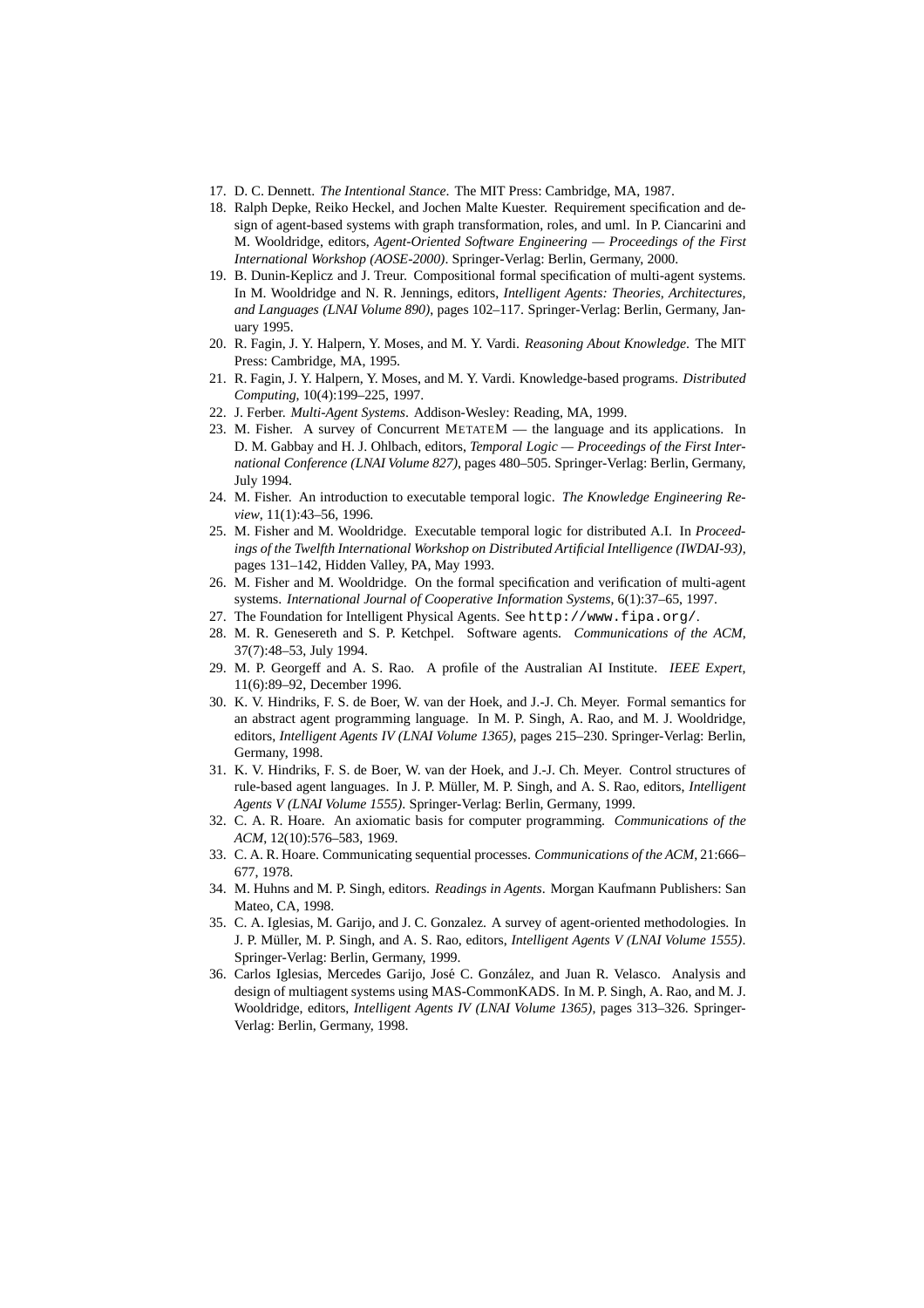- 37. NeXT Computer Inc. *Object-Oriented Programming and the Objective C Language*. Addison-Wesley: Reading, MA, 1993.
- 38. The Robot World Cup Initiative. See http://www.RoboCup.org/.
- 39. N. R. Jennings. Agent-based computing: Promise and perils. In *Proceedings of the Sixteenth International Joint Conference on Artificial Intelligence (IJCAI-99)*, pages 1429– 1436, Stockholm, Sweden, 1999.
- 40. N. R. Jennings, K. Sycara, and M. Wooldridge. A roadmap of agent research and development. *Autonomous Agents and Multi-Agent Systems*, 1(1):7–38, 1998.
- 41. N. R. Jennings and M. Wooldridge, editors. *Agent Technology: Foundations, Applications and Markets*. Springer-Verlag: Berlin, Germany, 1998.
- 42. C. B. Jones. *Systematic Software Development using VDM (second edition)*. Prentice Hall, 1990.
- 43. L. P. Kaelbling. *Learning in Embedded Systems*. The MIT Press: Cambridge, MA, 1993.
- 44. Elizabeth A. Kendall. Agent software engineering with role modelling. In P. Ciancarini and M. Wooldridge, editors, *Agent-Oriented Software Engineering — Proceedings of the First International Workshop (AOSE-2000)*. Springer-Verlag: Berlin, Germany, 2000.
- 45. D. Kinny, M. Georgeff, and A. Rao. A methodology and modelling technique for systems of BDI agents. In W. Van de Velde and J. W. Perram, editors, *Agents Breaking Away: Proceedings of the Seventh European Workshop on Modelling Autonomous Agents in a Multi-Agent World, (LNAI Volume 1038)*, pages 56–71. Springer-Verlag: Berlin, Germany, 1996.
- 46. Y. Lésperance, H. J. Levesque, F. Lin, D. Marcu, R. Reiter, and R. B. Scherl. Foundations of a logical approach to agent programming. In M. Wooldridge, J. P. Müller, and M. Tambe, editors, *Intelligent Agents II (LNAI Volume 1037)*, pages 331–346. Springer-Verlag: Berlin, Germany, 1996.
- 47. H. Levesque, R. Reiter, Y. Lespérance, F. Lin, and R. Scherl. Golog: A logic programming language for dynamic domains. *Journal of Logic Programming*, 31:59–84, 1996.
- 48. M. Luck and M. d'Inverno. A formal framework for agency and autonomy. In *Proceedings of the First International Conference on Multi-Agent Systems (ICMAS-95)*, pages 254–260, San Francisco, CA, June 1995.
- 49. M. Luck, N. Griffiths, and M. d'Inverno. From agent theory to agent construction: A case study. In J. P. Müller, M. Wooldridge, and N. R. Jennings, editors, *Intelligent Agents III (LNAI Volume 1193)*, pages 49–64. Springer-Verlag: Berlin, Germany, 1997.
- 50. P. Maes. Agents that reduce work and information overload. *Communications of the ACM*, 37(7):31–40, July 1994.
- 51. Z. Manna and A. Pnueli. *Temporal Verification of Reactive Systems — Safety*. Springer-Verlag: Berlin, Germany, 1995.
- 52. Z. Manna and P. Wolper. Synthesis of communicating processes from temporal logic specifications. *ACM Transactions on Programming Languages and Systems*, 6(1):68–93, January 1984.
- 53. C. Morgan. *Programming from Specifications (second edition)*. Prentice Hall International: Hemel Hempstead, England, 1994.
- 54. James Odell, H. Van Dyke Parunak, and Bernhard Bauer. Representing agent interaction protocols in UML. In P. Ciancarini and M. Wooldridge, editors, *Agent-Oriented Software Engineering — Proceedings of the First International Workshop (AOSE-2000)*. Springer-Verlag: Berlin, Germany, 2000.
- 55. The Object Management Group (OMG). See http://www.omg.org/.
- 56. Andrea Omicini. Soda: Societies and infrastructures in the analysis and design of agentbased systems. In P. Ciancarini and M. Wooldridge, editors, *Agent-Oriented Software Engineering — Proceedings of the First International Workshop (AOSE-2000)*. Springer-Verlag: Berlin, Germany, 2000.